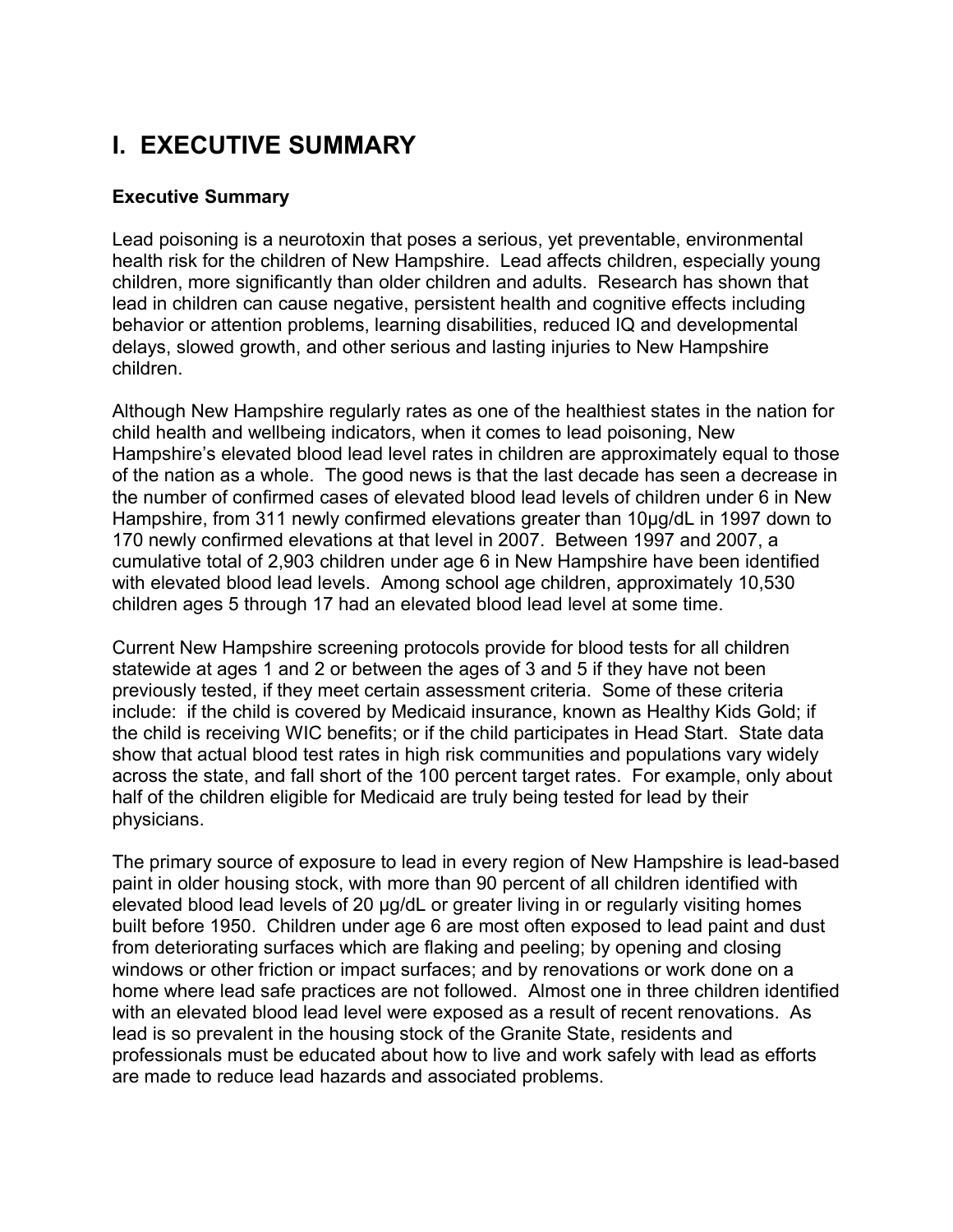The NH General Court established a Study Commission to identify and consider the full range of legislative and policy strategies that may be effective in furthering lead poisoning prevention for the Granite State. The Commission met regularly from September, 2007 through October, 2008, working together to develop fair and workable solutions.

Members tackled a broad range of issues as charged by the legislature. Due to the limited time frame available and the broad scope of the work of this Study Commission, the Commission focused its efforts on developing recommendations to address lead paint exposure, the source of more than 90 percent of lead poisoning in this State, as opposed to additional sources of lead. In some cases, there was a lack of sufficient time to explore an issue as fully as would be required to come to consensus and pose a recommendation. The thoughts and the subsequent recommendations developed by the Study Commission reflect a collaborative process. Not all Study Commission members agreed on every point, and this report aims to capture the sentiments and strongly held beliefs of a broad ranging group of individuals working together to tackle a significant policy issue facing the State.

The Study Commission felt strongly that childhood lead poisoning is everyone's problem and everyone's responsibility. Study commission members adopted the approach that there are no simple solutions to this problem, but rather that it will take all stakeholders working together to truly end lead poisoning. The Commission was keenly aware that in searching for solutions, it was critical to be mindful of any potential unintended consequences of policy and programmatic decisions. For example, Study Commission members considered the impact and stability of policy recommendations on the rental housing market and property owners. Many New Hampshire property owners are small business owners with relatively few properties. Property owners may be operating at the margins and facing economic hardship in the current economic climate. The Commission recognizes that the cost of abatement can often be very burdensome, relative to the value of property, especially in a declining market.

The Commission also considered the societal cost of not investing in lead poisoning prevention and remediation. A review of existing studies and New Hampshire-specific data provided the Commission with an estimated possible economic impact of lead poisoning in the millions in the areas of lost future income, lost state and local taxes, special education costs and juvenile justice services costs.

The Commission reinforced that every effort must be made to focus on improving the lead safe status of New Hampshire's housing stock. Addressing this problem is expensive. The Commission concluded that New Hampshire must work to grow the resources, including both public and private dollars, to be available for prevention, intervention and remediation. The Commission members recognized that to truly make progress in preventing lead poisoning, significant resources must be available to encourage property owners to maintain properties and to conduct any work with lead safe practices to make the State's housing stock safer so that children are not exposed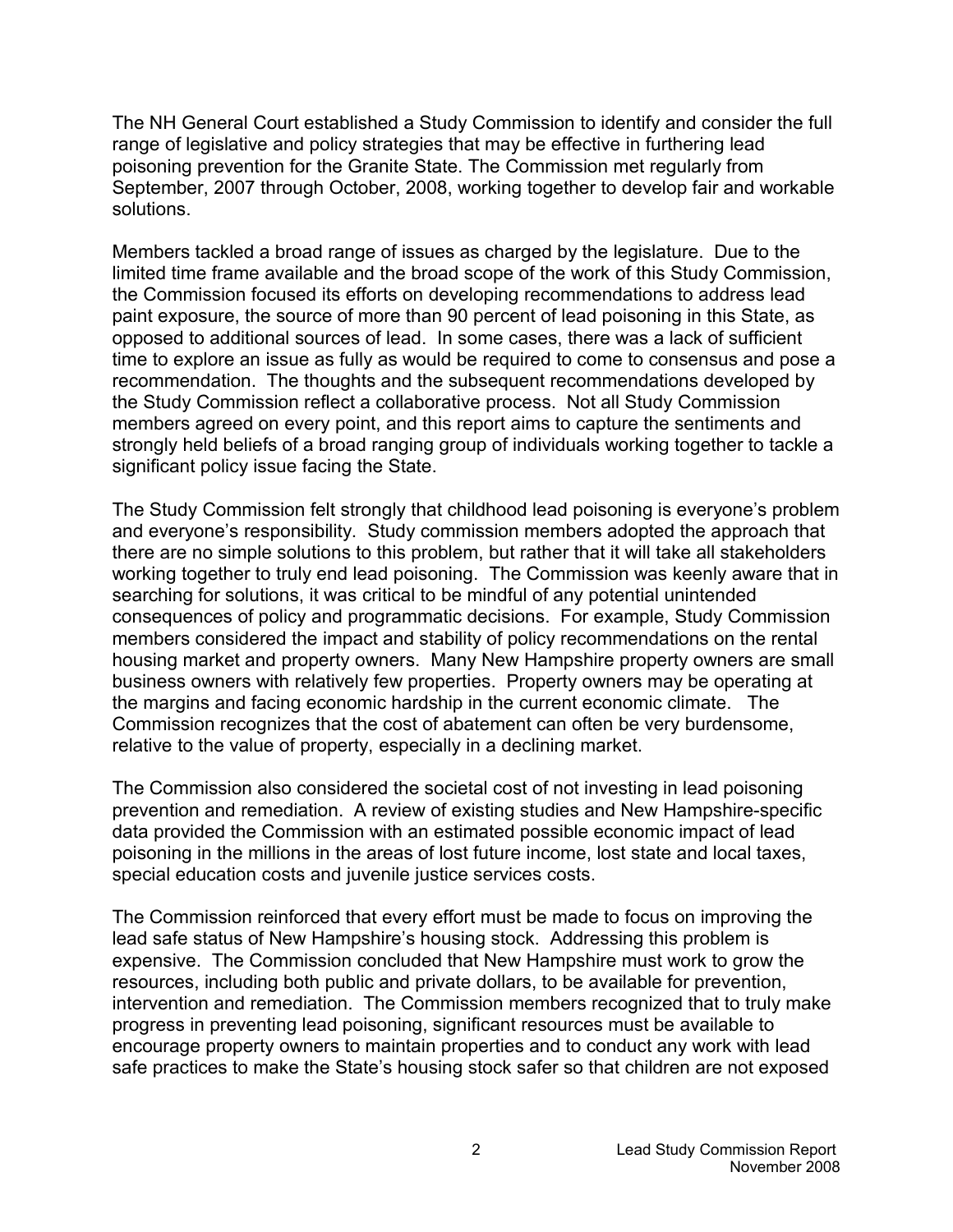in the first place. Resources must be available to conduct education, training and outreach to a broad range of target audiences.

To achieve its goal, the Study Commission has developed a series of 21 short term and long term recommendations. The short term recommendations include:

- That the legislature implement a fee at the manufacturer level on gallons of paint and architectural coatings sold wholesale in New Hampshire to fund lead abatement, primary prevention activities and in particular a window replacement and related remediation program.
- That New Hampshire seek out federal grants for lead abatement and remediation, and that state and other funds be used to supplement, but not supplant, such federal resources.
- That New Hampshire create a revolving loan program authorized through state statute for the purpose of supporting remediation of lead hazards.
- That New Hampshire include efforts to eliminate lead hazards as part of larger energy efficiency goals.
- That the legislature pass enabling legislation that allows communities to choose to adopt a property tax incentive program at the local level for the benefit of property owners who have completed an approved lead safe renovator course and have utilized lead safe practices.
- That New Hampshire not pursue litigation strategies against pigment manufacturers at this time.
- That outreach and education should be aimed toward three groups: families whose children may be at risk for lead poisoning, starting with identified high risk target communities; those in the housing sector; and health care providers.
- That New Hampshire consider making an approved lead safe renovator course mandatory for all owners of rental housing built before 1978.
- That homeowners seeking a building permit for work to be done on a pre-1978 structure should be given training opportunities, information and materials.
- That the Lead Paint Poisoning Prevention Fund established in RSA 130-A:15, and other available resources, be directed to encouraging window replacement and related remediation through a window replacement program available to property owners who have completed lead-safe renovator training.
- That the New Hampshire Division of Historical Resources and the Division of Public Health Services work in partnership to develop protocols and cooperative agreements which balance issues of health and safety with historical preservation, and provide for timely resolution of decisions allowing lead remediation on properties of historical significance.
- That steps be taken to increase screening rates across the state, with particular emphasis on high risk communities.
- That property owners be notified about children with elevated blood lead levels at a lower level than existing statute requires.
- That the existing CLPPP advisory committee be expanded to include property owners and representatives of the New Hampshire Property Owners Association and charged with further examination of the recommendations, issues and policy options outlined in this report.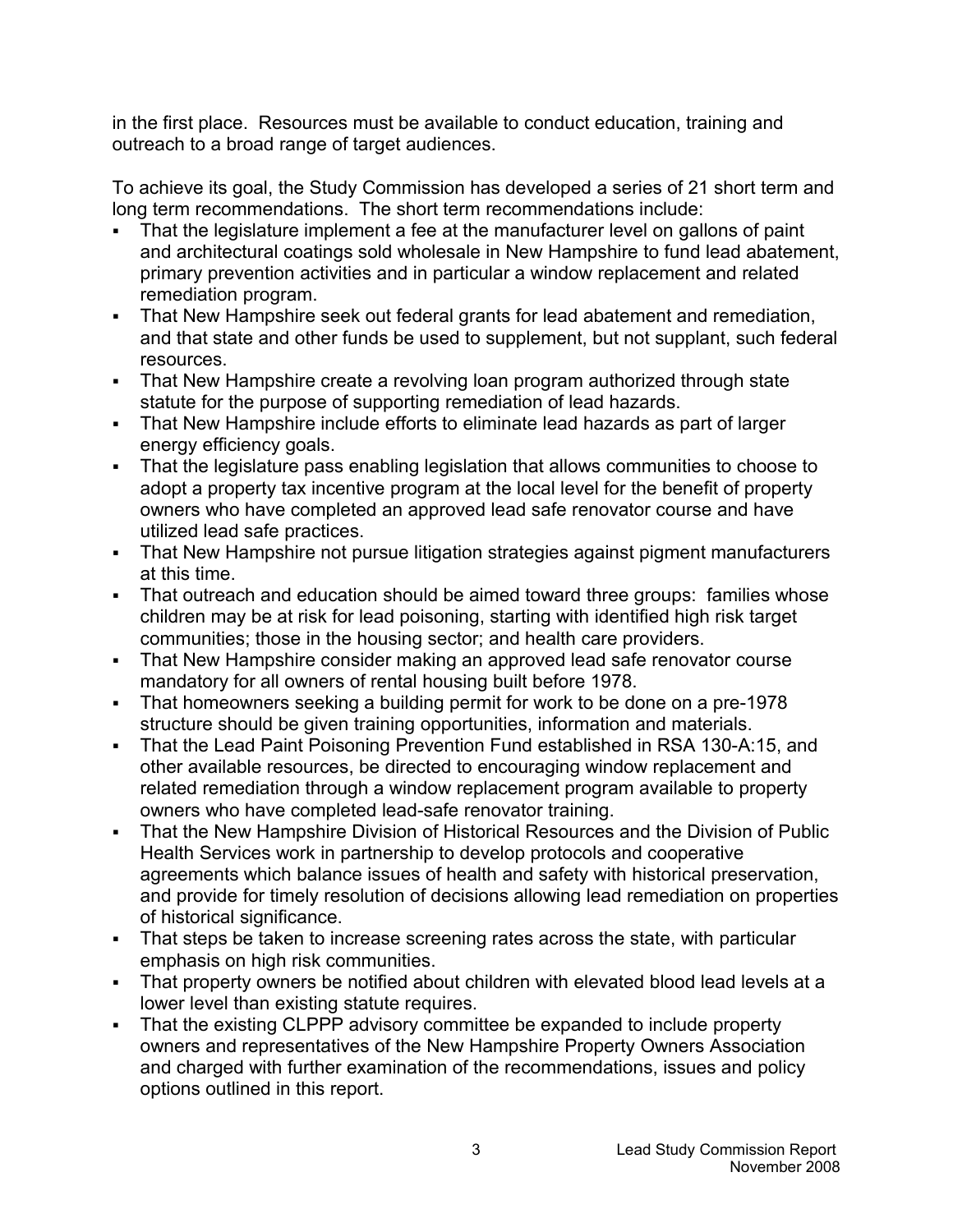# **II. BACKGROUND**

### **A. Introduction**

Childhood lead poisoning is one of the most common environmental childhood illnesses in the United States. Yet it is entirely preventable.<sup>[1](#page-3-0)</sup> Lead is a metallic element which does not naturally occur in the human body. While there is no evidence of a threshold below which adverse effects are not experienced, there are scientific studies that have demonstrated that children may experience adverse health effects at blood lead levels below 10 ug/dl.<sup>[2](#page-3-1)</sup> However, blood lead levels below 10 ug/dl are not currently subject to regulation.<sup>[3](#page-3-2)</sup> Among advocacy groups, there are differing opinions of the effect of low levels of lead in the blood.<sup>[4](#page-3-3)</sup> The Centers for Disease Control (CDC) does not define lead poisoning, but rather refers to "action levels" or "levels of concern."<sup>[5](#page-3-4)</sup> The CDC's level of concern for recommending public health actions and clinical management is currently set at 10 ug/dl or higher.<sup>[6](#page-3-5)</sup> The phrase *public health actions* may include case management, environmental investigations, surveillance activities, and health education. *Clinical management* may include medical history and physical exam, developmental assistance, and laboratory evaluations.<sup>[7](#page-3-6)</sup> Some states including New Hampshire have adopted public health actions lower than current CDC guidelines.<sup>[8](#page-3-7)</sup>

<span id="page-3-3"></span><sup>4</sup> For example, see: [www.acsh.org.](http://www.acsh.org/) Also see: [www.alphalead.org.](http://www.alphalead.org/)

[www.cdc.gov/nceh/lead/CaseManagement/managingEBLLs.pdf.](http://www.cdc.gov/nceh/lead/CaseManagement/managingEBLLs.pdf)

<span id="page-3-0"></span><sup>&</sup>lt;sup>1</sup> See [http://www.cdc.gov/nceh/lead/publications/books/plpyc/appendix2.htm.](http://www.cdc.gov/nceh/lead/publications/books/plpyc/appendix2.htm)

<span id="page-3-1"></span><sup>&</sup>lt;sup>2</sup> See for example, Canfield, RL et. al, "Intellectual Impairment in Children with Blood Lead Concentrations Below 10 mcg per Deciliter," The New England Journal of Medicine, April 17, 2003, 348 (16) pp1517-1526. A copy of this document can be found in Appendix 5.

<span id="page-3-2"></span><sup>&</sup>lt;sup>3</sup> To view a fact sheet about blood lead levels of concern, see: [http://www.cdc.gov/nceh/lead/faq/changeBLL.htm.](http://www.cdc.gov/nceh/lead/faq/changeBLL.htm) The Centers for Disease Control and Prevention's 2005 Statement on Preventing Lead Poisoning in Young Children states, "[a]lthough there is evidence of adverse health effects in children with blood lead levels below 10 μg/dL, CDC has not changed its level of concern, which remains at levels >10 μg/dL. We believe it critical to focus available resources where the potential adverse effects remain the greatest. If no threshold level exists for adverse health effects, setting a new BLL of concern somewhere below 10  $\mu$ g/dL would be based on an arbitrary decision. In addition, the feasibility and effectiveness of individual interventions to further reduce BLLs below 10 μg/dL has not been demonstrated." See [www.cdc.gov/nceh/lead/publications/PrevLeadPoisoning.pdf.](http://www.cdc.gov/nceh/lead/publications/PrevLeadPoisoning.pdf)

<span id="page-3-4"></span><sup>&</sup>lt;sup>5</sup> A glossary of terms can be found in Appendix 1.

<span id="page-3-5"></span><sup>6</sup> Centers for Disease Control and Prevention. Preventing Lead Poisoning in Young Children. A Statement by the Centers for Disease Control and Prevention. 2005. A copy of the preface can be found in Appendix 5. The full report can be found at: [www.cdc.gov/nceh/lead/publications/PrevLeadPoisoning.pdf.](http://www.cdc.gov/nceh/lead/publications/PrevLeadPoisoning.pdf)

<span id="page-3-6"></span><sup>7</sup> Managing Elevated Blood Lead Levels Among Young Children: Recommendations from the Advisory Committee on Childhood Lead Poisoning Prevention. March 2002. See:

<span id="page-3-7"></span><sup>&</sup>lt;sup>8</sup> Managing Elevated Blood Lead Levels Among Young Children: Recommendations from the Advisory Committee on Childhood Lead Poisoning Prevention. March 2002. As detailed beginning on page 10 of this report, New Hampshire's statute instructs the Commissioner of the Department of Health and Human Services to investigate cases of lead poisoning in children whose blood lead level meets or exceeds 10 ug/dl of blood. The investigation would include an inspection of the leased or rented dwelling occupied by the child and, if applicable, an inspection of the child care facility in which the child spends a significant amount of time. If a lead hazard is found to exist in one of these premises, the Commissioner may issue an order requiring the reduction of the lead hazard. In addition, if a child's blood lead level is found to be 7.5 to 9.9 ug/dl, while no formal investigation is initiated, and no lead hazard reduction orders may be issued, the Commissioner is required to make a reasonable effort to notify in writing the owner of a dwelling or dwelling unit where the child resides.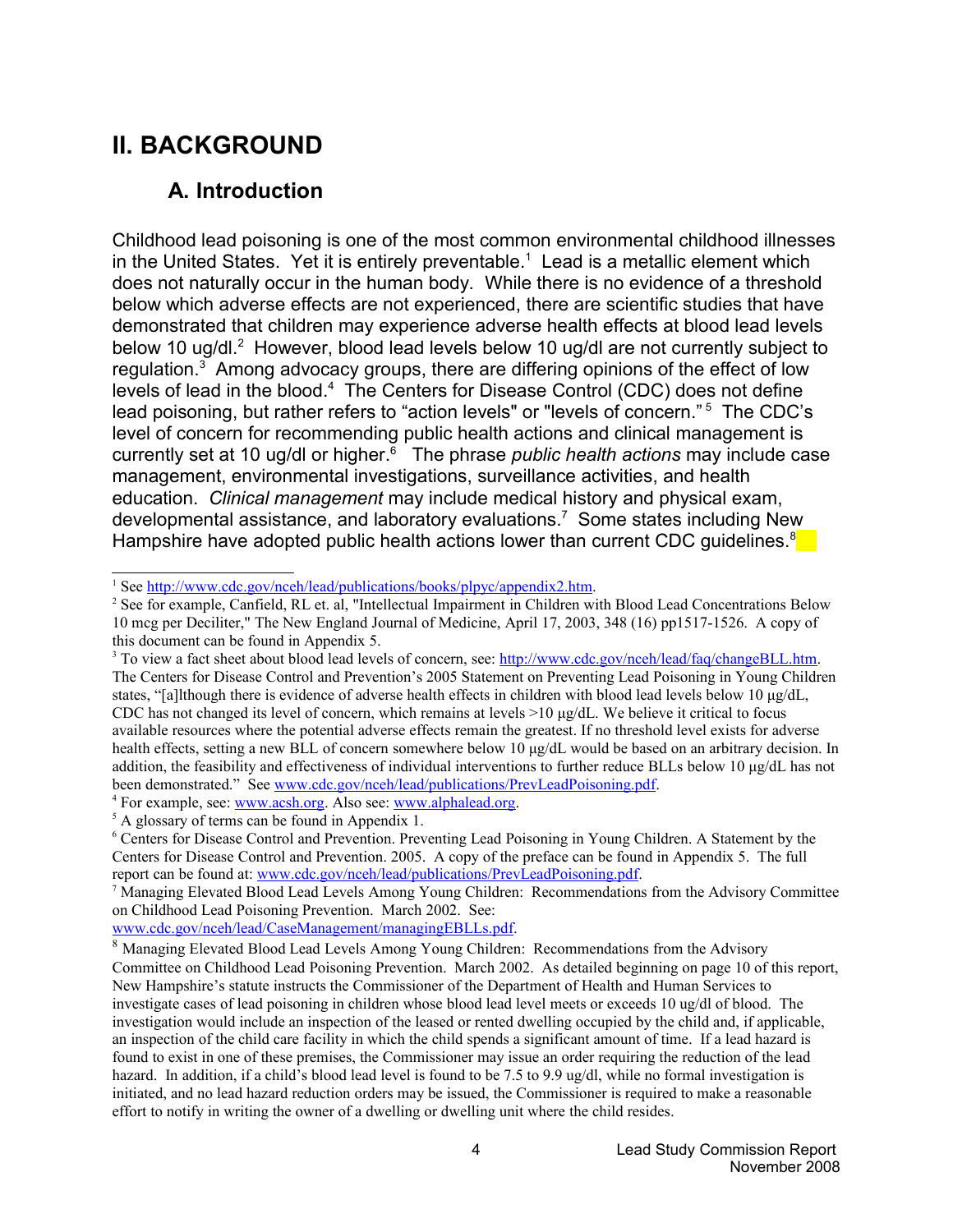New Hampshire has taken steps to address and prevent lead poisoning for over two decades. Progress is being made, yet childhood lead poisoning and the serious and irreversible injuries it causes continue to be a major preventable health problem for too many of New Hampshire's children. For New Hampshire's children, elevated blood lead levels (EBLL) occur primarily as a result of exposure to deteriorating lead-based paint and dust in poorly maintained older housing.<sup>[9](#page-4-0)</sup>

## *B.* **Legislatively Created Lead Study Commission**

An act establishing a commission to study childhood lead poisoning prevention laws, policies, and standards in New Hampshire was signed into law in 2007.<sup>[10](#page-4-1)</sup> The law established a Study Commission to identify and consider the full range of legislative and policy strategies that may be effective in furthering lead poisoning prevention for the Granite State. The Study Commission was charged with examining issues including:

- The efficacy of current laws, regulations, education and certification standards, and clinical protocols in reducing the exposure of children to lead hazards;
- Examining evidenced-based or promising practices from other sates and jurisdictions relative to statewide policy, local ordinances, educational programming and financing strategies;
- Considering the economic impact of lead prevention policies and determining strategies and funding mechanisms for distributing the economic costs as broadly as possible;
- Examining the insurance-related concerns tied to lead and lead exposure including accessibility to insurance coverage and liability issues;
- Developing strategies and protocols for addressing the needs of particular communities or regions of the state or certain populations within the state most impacted by lead poisoning.<sup>[11](#page-4-2)</sup>

The Commission was composed of 25 appointed members<sup>[12](#page-4-3)</sup> listed within this report, who met regularly from September, 2007 through October, 2008, working together to develop fair and workable solutions. The Commission met 16 times. In addition, informal workgroups organized meeting agendas and best practice presentations based on areas of interest and concern as identified by the group as a whole. A wide range of

<span id="page-4-0"></span><sup>9</sup> See October 12, 2007 Study Commission meeting minutes and handout materials, as presented by NH Department of Health and Human Services, contained in Appendix 4. See also, [http://www.cdc.gov/nceh/lead/faq/about.htm.](http://www.cdc.gov/nceh/lead/faq/about.htm) <sup>10</sup> <http://www.gencourt.state.nh.us/legislation/2007/SB0176.html>

<span id="page-4-2"></span><span id="page-4-1"></span><sup>&</sup>lt;sup>11</sup> <http://www.gencourt.state.nh.us/legislation/2007/SB0176.html>

<span id="page-4-3"></span><sup>&</sup>lt;sup>12</sup> The Study Commission consisted of members appointed by the Governor, President of the Senate and Speaker of the House as well as others, and included legislators, property owners, a health and human services state agency representative, a municipal health department official, a parent advocate, health advocates, tenant advocates, a representative of the Attorney General's office, an environmental health sciences researcher, a representative of the realtor's association, a representative of the insurance industry, concerned funders, and a lead safe renovator. See the inside cover of this report for a list of the Study Commission members, and Appendix 4 for a complete list of names and affiliations.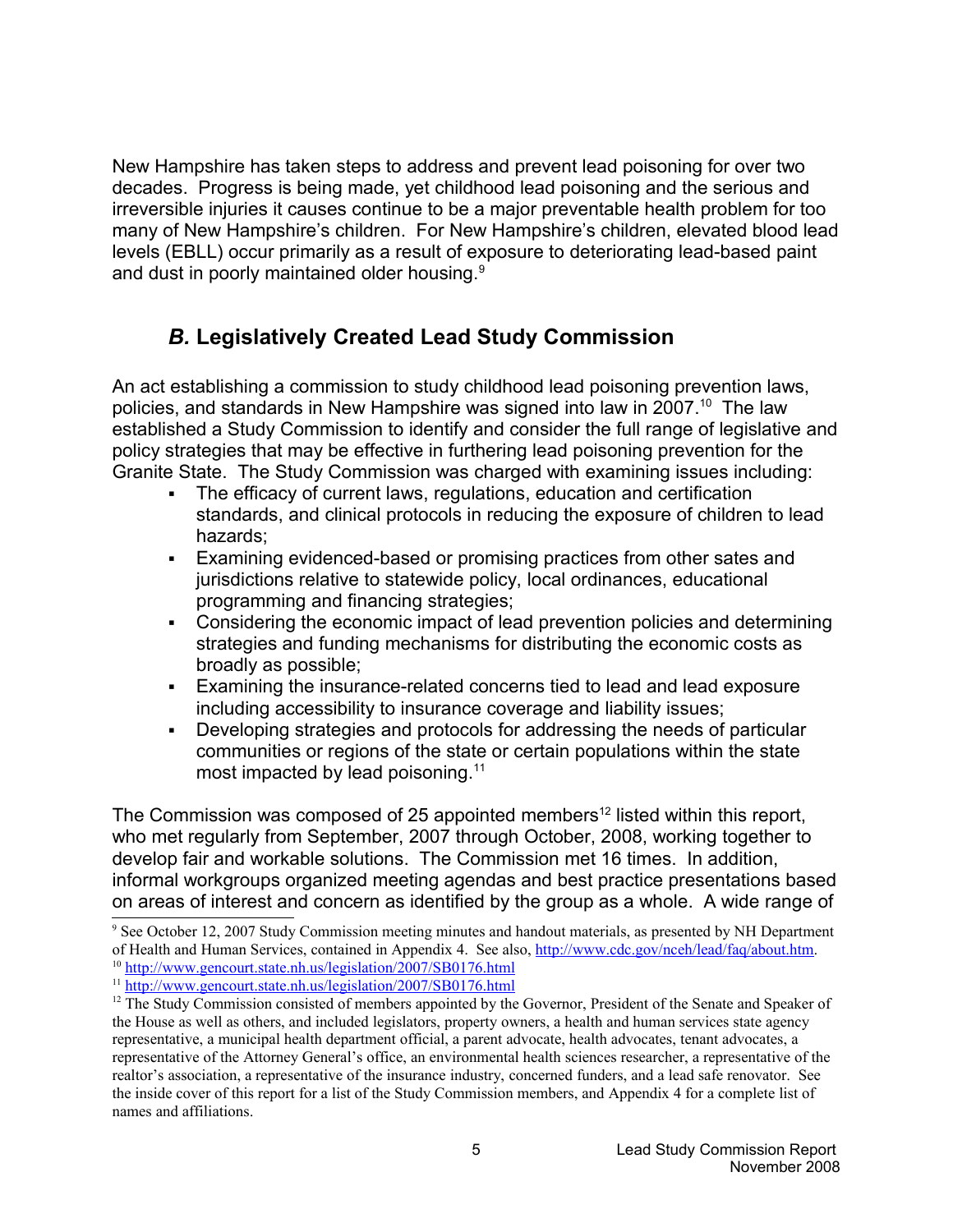experts were invited to make presentations to the Study Commission and other guests with relevant knowledge helped inform the Commission on current issues.<sup>[13](#page-5-0)</sup> The collective efforts, discussion and deliberations of these Study Commission members generated the recommendations contained within this report.

<span id="page-5-0"></span><sup>&</sup>lt;sup>13</sup> See Appendix 4 for meeting minutes and accompanying handout materials, and white papers and other information submitted to Study Commission.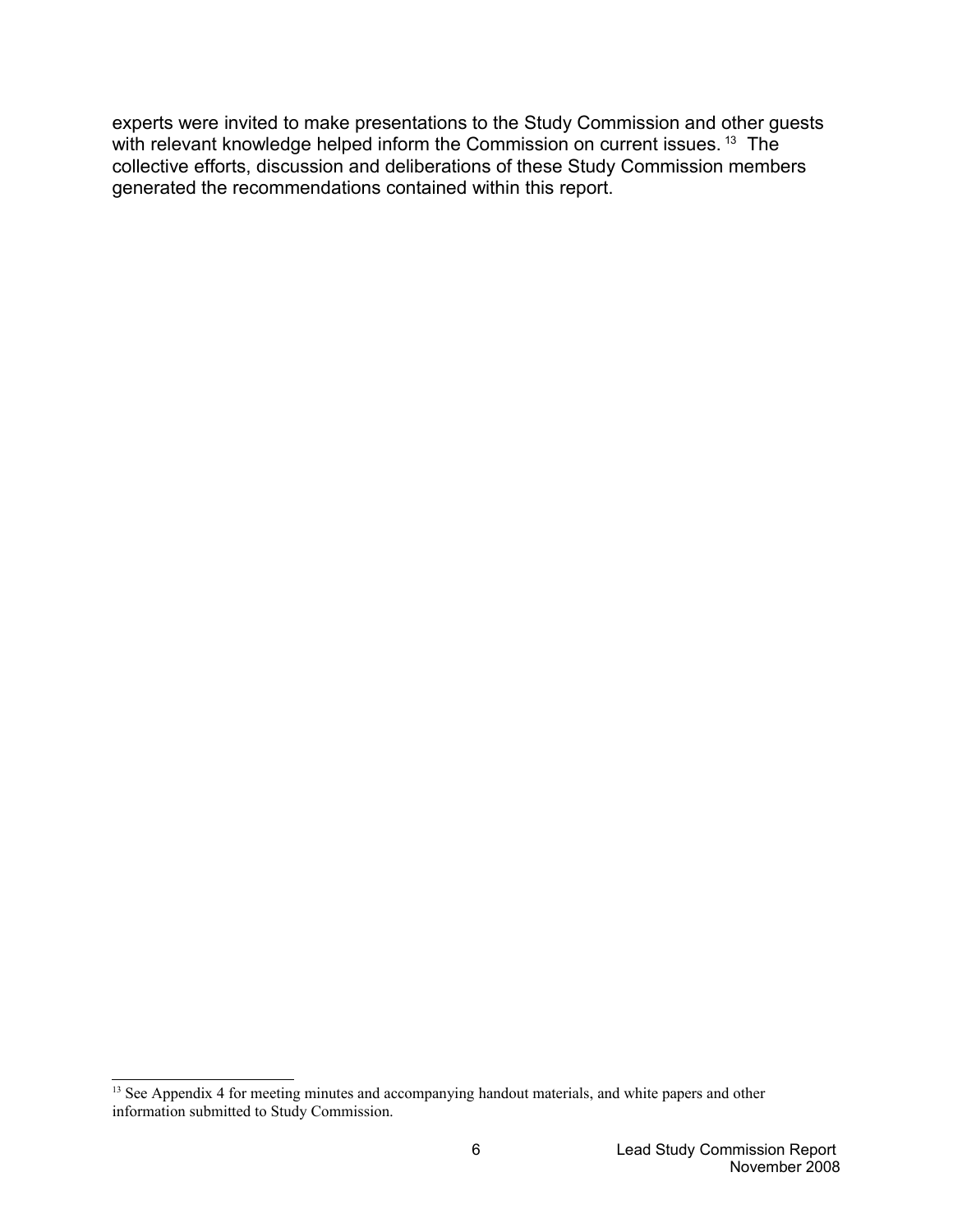# **III.OVERVIEW**: **DESCRIPTION OF THE PROBLEM**

**Lead is a serious problem**. Lead poisoning is a neurotoxin that poses a serious, yet preventable, environmental health risk for the children of New Hampshire.[14](#page-6-0) The good news is that the last decade has seen a decrease in the number of confirmed cases of EBLL in New Hampshire, from 311 newly confirmed elevations greater than 10μg/dL in 1997 down to 170 newly confirmed elevations at that level in 2007.[15](#page-6-1) Despite this progress toward the elimination of lead hazards, New Hampshire children continue to experience elevated blood lead levels resulting from exposure to this toxic metal. Lead poisoning is still causing behavior or attention problems, learning disabilities, reduced IQ and developmental delays, slowed growth, and other serious and lasting injuries to New Hampshire children.<sup>[16](#page-6-2)</sup> Once a child is poisoned, the personal and economic toll on families and communities can be devastating. This is particularly tragic because lead paint poisoning is a wholly preventable problem.

Despite efforts to reduce lead poisoning, 170 children under age 6 were newly identified with elevated blood lead levels in 2007.<sup>[17](#page-6-3)</sup> However the total number of children with EBLL is likely higher because current screening protocols are not uniformly implemented and not all children recommended for blood lead testing are tested. Under current New Hampshire law, consistent with the protocols of the CDC, EBLL are considered to be those at or above 10μg/dL. New Hampshire families and communities continue to suffer under the burden of this entirely preventable disease and support these children long after the elevated test results are received. Between 1997 and 2007, a cumulative total of 2,903 children under age 6 in New Hampshire have been identified with elevated blood lead levels.<sup>[18](#page-6-4)</sup> Among school age children, approximately 10,530 children ages 5 through 17 had an EBLL at some time.[19](#page-6-5)

**Why does this matter?** Lead affects children, especially young children, more significantly than older children and adults. As reported by the CDC, research has shown that very small amounts of lead in children can cause negative, persistent health and cognitive effects.<sup>[20](#page-6-6)</sup> Studies by researchers have demonstrated that comparatively minor elevations in lead levels at two years of age are associated with significant impairments in intellectual and academic performance. This means that serious, life-

<span id="page-6-0"></span><sup>&</sup>lt;sup>14</sup> [http://www.hud.gov/offices/lead/healthyhomes/lead.cfm.](http://www.hud.gov/offices/lead/healthyhomes/lead.cfm)

<span id="page-6-1"></span><sup>&</sup>lt;sup>15</sup> As prepared by the NH DHHS Childhood Lead Poisoning Prevention Program's Environmental Epidemiologist for the Study Commission, 1997-2007 comparison, see October 24, 2008 Study Commission meeting minutes and handout materials contained in Appendix 4.

<span id="page-6-2"></span><sup>&</sup>lt;sup>16</sup> See October 12, 2007 Study Commission meeting minutes and handout materials, as presented by NH Department of Health and Human Services, contained in Appendix 4.

<span id="page-6-4"></span><span id="page-6-3"></span><sup>&</sup>lt;sup>17</sup> As prepared by the NH DHHS Childhood Lead Poisoning Prevention Program's Environmental Epidemiologist for the Study Commission, see October 24, 2008, meeting minutes and handout materials contained in Appendix 4. <sup>18</sup> As prepared by the NH DHHS Childhood Lead Poisoning Prevention Program's Environmental Epidemiologist for the Study Commission, see October 24, 2008, meeting minutes and handout materials contained in Appendix 4.

<span id="page-6-5"></span><sup>&</sup>lt;sup>19</sup> See October 12, 2007, Study Commission meeting minutes and handout materials, contained in Appendix 4.

<span id="page-6-6"></span><sup>&</sup>lt;sup>20</sup> For more about the health and cognitive effects of lead, see e.g, Canfield RL, Henderson CR Jr, Cory-Slechta DA, Cox C, Jusko TA, Lanphear BP. Intellectual impairment in children with blood lead concentrations below 10 g per deciliter. N Engl J Med 2003;348:1517 – 26.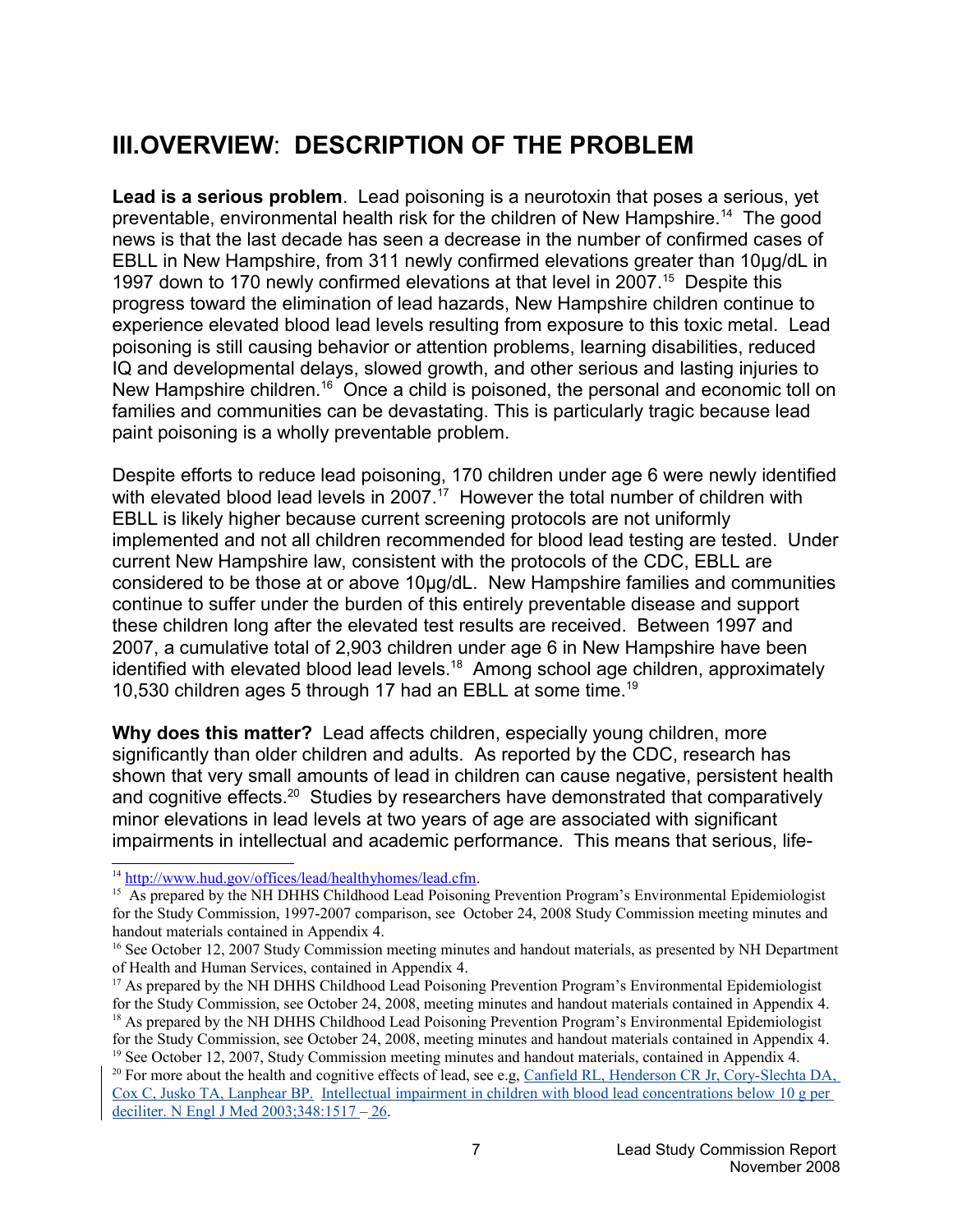long consequences can impact the health and safety of New Hampshire's children and youth as their minds and bodies are still maturing.[21](#page-7-0)

**This is a New Hampshire problem**. Although New Hampshire regularly rates as one of the healthiest states in the nation for child health and wellbeing indicators, when it comes to lead poisoning, New Hampshire's EBLL rates in children are approximately equal to those of the nation as a whole.<sup>[22](#page-7-1)</sup> Clearly, there is a direct impact on the children and families affected by lead. In addition, lead poisoning results in a significant financial burden to the Granite State. A study reviewed by the Study Commission indicated that the estimated annual economic impact for the State of New Hampshire could be significant when considering measures like lost future income, special education costs, and juvenile justice costs as detailed in the chart below.<sup>[23](#page-7-2)</sup>

| Lost Future Earnings           | $$130 M - $311 M$     |
|--------------------------------|-----------------------|
| Lost State & Local Taxes       | $$10 M - $31 M$       |
| <b>Special Education Costs</b> | $$288,000 - $973,000$ |
| Juvenile Justice System Costs  | $$1.1 M - $2.7 M$     |
| <b>Total</b>                   | $$141.1 M - $345.7 M$ |

#### **Summary of Estimated Select Annual Economic Impacts of Childhood Lead Poisoning in New Hampshire, (in 2008 Dollars)**

**Deteriorating lead paint in housing is the primary source of exposure.** While certain populations are significantly impacted by lead poisoning due to increased risk factors $24$ , this is a statewide issue. There is no community left untouched by lead poisoning. Lead poisoning is a problem which does not discriminate according to class or economic status. The primary source of exposure to lead in New Hampshire is lead-based paint in pre-1978 housing. Housing age is an important predictor of risk,

<span id="page-7-0"></span><sup>&</sup>lt;sup>21</sup> Needleman et al. New England Journal of Medicine. 322:93-8. 1990. When researchers went back to their original subjects after 11 years, they found that the associations reported earlier between lead and children's academic progress and cognitive functioning persisted into young adulthood, including "significant and serious impairment of academic success, specifically a sevenfold increase in failure to graduate from high school, lower class standing, greater absenteeism, impairment of reading skills sufficiently extensive to be labeled reading disability (indicated by scores two grades below the expected scores), and deficits in vocabulary, fine motor skills, reaction time, and hand-eye coordination.

<span id="page-7-1"></span><sup>&</sup>lt;sup>22</sup> As prepared by the NH DHHS Childhood Lead Poisoning Prevention Program's Environmental Epidemiologist for the Study Commission based on Childhood Blood Lead Surveillance data and NHANES data, see October 12, 2007, meeting minutes and handout materials contained in Appendix 4.

<span id="page-7-2"></span><sup>&</sup>lt;sup>23</sup> "Estimated Economic Impacts of Childhool Lead Poisoning in New Hampshire." Prepared by Kroll and Shapiro, Gallagher, Callahan & Gartrell. October 2008. See full report following October 10, 2008, meeting minutes and handout materials, contained in Appendix 4.

<span id="page-7-3"></span><sup>&</sup>lt;sup>24</sup> Children most at risk for elevated blood lead levels include: children enrolled in Medicaid; children enrolled in WIC; children enrolled in Head Start; children living in housing built prior to 1950; children living in or spending time in housing built prior to 1978 where recent renovations have occurred during the last 6 months. *Eliminating Childhood Lead Poisoning in New Hampshire (2005).* Concord, NH: New Hampshire Department of Health and Human Services, Division of Public Health Services, Bureau of Community Health Services, Maternal and Child Health Section, Childhood Lead Poisoning Prevention Program. Page 5. Also available online at: [http://www.dhhs.nh.gov/DHHS/CLPPP/default.htm.](http://www.dhhs.nh.gov/DHHS/CLPPP/default.htm)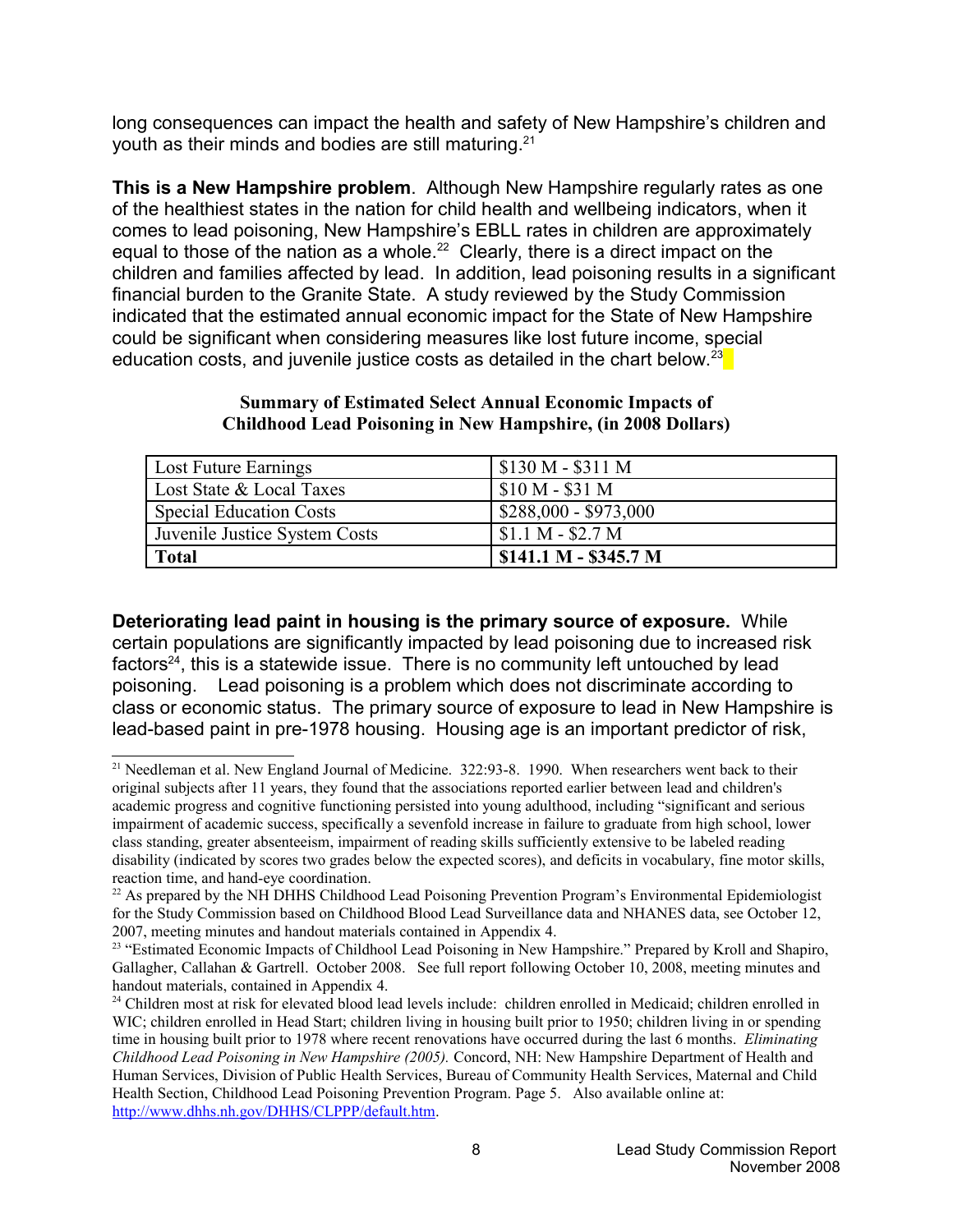because the lead content of paint has varied over time. 1950 is recognized as a threshold to lower levels of lead in paint as it marks the beginning of the paint industry voluntarily lowering its standards for lead content in residential paint, and 1978 was the year in which lead was banned from use in residential paint.<sup>[25](#page-8-0)</sup> Case investigations data gathered by the New Hampshire Childhood Lead Poisoning Prevention Program (NH CLPPP) show that exposure to lead hazards occurs in every region of the state, and over 90 percent of EBLL cases are a result of exposure to lead-based paint and dust occurring. [26](#page-8-1)

Children under age 6 are most often exposed to lead paint and dust from deteriorating surfaces which are flaking and peeling; by opening and closing windows or other friction or impact surfaces; and by renovations or work done on a home where lead safe practices are not followed. This exposure happens through normal age-appropriate activity and behavior: by ingesting the dust when they put their hands in their mouths; by playing with toys that have chipping or peeling lead paint or that have leaded dust on them; or by playing in bare soil around their home that has been contaminated by lead. Children with poor nutrition have a higher risk of absorbing lead into their blood.

**New Hampshire has older housing stock.** Older housing in New Hampshire poses a significant lead exposure risk for young children. In New Hampshire, more than 90 percent of all children identified with EBLL of 20 μg/dL or greater live in or regularly visit homes built before 1950.<sup>[27](#page-8-2)</sup> In trying to better understand the lead hazard potential in New Hampshire's housing stock, the Study Commission learned that there are roughly 138,000 units that could fall into this category of potentially unsafe stock. $28$  This includes an estimated 82,000 owner-occupied dwellings and 56,000 renter-occupied dwellings.[29](#page-8-4) This data also show the enormity of the task of abating property, in that far less than 1 percent of identified units are known to have been abated.

New England's housing stock is the oldest housing stock in the nation. The very choice that many families make to live in this state's architecturally beautiful older homes and fix them up puts children at risk. Almost one in three children identified with an EBLL were exposed as a result of recent renovations.<sup>[30](#page-8-5)</sup>

<span id="page-8-0"></span><sup>&</sup>lt;sup>25</sup> Throughout this report, there are references to both 1950 and 1978 relative to measures of housing stock. Pre-1950 housing stock has a higher concentration of lead in paint.

<span id="page-8-1"></span><sup>&</sup>lt;sup>26</sup>See October 12, 2007 Study Commission meeting minutes and handout materials, as presented by NH Department of Health and Human Services, contained in Appendix 4.

<span id="page-8-2"></span><sup>&</sup>lt;sup>27</sup> Eliminating Childhood Lead Poisoning in New Hampshire (2005). Concord, NH: New Hampshire Department of Health and Human Services, Division of Public Health Services, Bureau of Community Health Services, Maternal and Child Health Section, Childhood Lead Poisoning Prevention Program. Page 5. Also available online at: [http://](http://www.dhhs.nh.gov/DHHS/CLPPP/default.htm) [www.dhhs.nh.gov/DHHS/CLPPP/default.htm.](http://www.dhhs.nh.gov/DHHS/CLPPP/default.htm)

<span id="page-8-3"></span> $28$  Estimates prepared for the Study Commission by the NH Housing Finance Authority based on the 2006 American Community survey. See April 11, 2008, meeting minutes and handout materials contained in Appendix 4.

<span id="page-8-4"></span><sup>&</sup>lt;sup>29</sup> Estimates prepared for the Study Commission by the NH Housing Finance Authority based on the 2006 American Community survey. See April 11, 2008, meeting minutes and handout materials contained in Appendix 4.

<span id="page-8-5"></span><sup>30</sup> *Eliminating Childhood Lead Poisoning in New Hampshire (2005).* Concord, NH: New Hampshire Department of Health and Human Services, Division of Public Health Services, Bureau of Community Health Services, Maternal and Child Health Section, Childhood Lead Poisoning Prevention Program. Page 5. Also available online at: [http://](http://www.dhhs.nh.gov/DHHS/CLPPP/default.htm) [www.dhhs.nh.gov/DHHS/CLPPP/default.htm.](http://www.dhhs.nh.gov/DHHS/CLPPP/default.htm)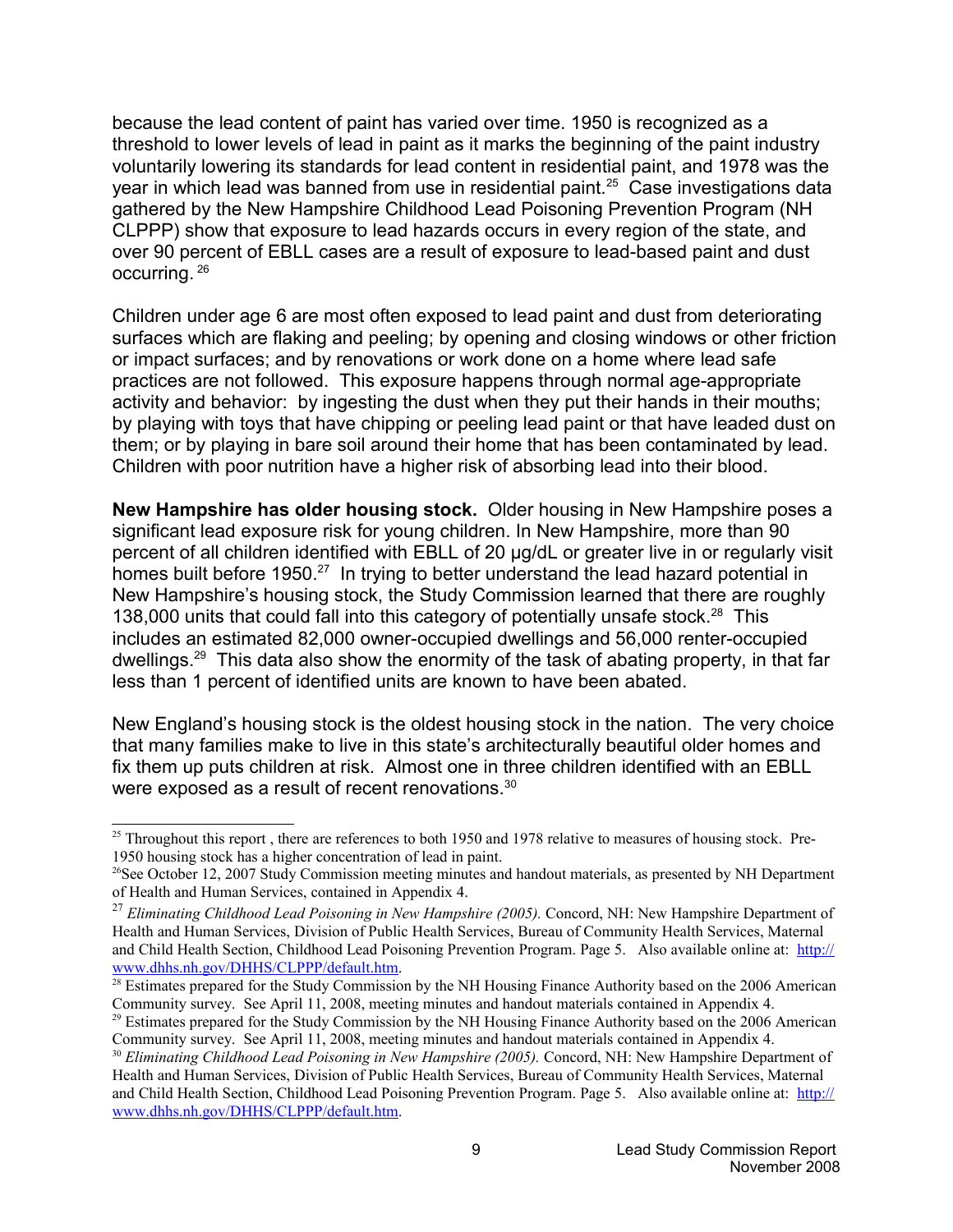**A focus on lead in paint.** Other states and cities have studied the impact of lead exposure from sources other than lead paint including in toys and consumer products. Due to the limited time frame available and the broad scope of the work of this Study Commission, the Commission focused its efforts on developing recommendations to address lead paint exposure, the source of more than 90 percent of lead poisoning in this state. The recommendations section of this report reflects the Study Commission's belief that the legislature should continue to monitor federal level action, as well as best practices by other states, on regulation of consumer and other products that cause lead poisoning, and assess the need for further study and possible additional action.

**Current status of lead poisoning prevention and action at the state and local level**. The New Hampshire Childhood Lead Poisoning Prevention Program (CLPPP) is a program within the Maternal and Child Health Section (MCH), Division of Public Health Services (DPHS), New Hampshire Department of Health and Human Services. It is this agency which has rulemaking, educational, intervention and enforcement authority. The CLPPP receives federal and state general funds and holds regulatory authority for management of state-sanctioned action.<sup>[31](#page-9-0)</sup> It conducts statewide surveillance, provides medical case management and home inspections for children with elevated blood lead levels, and provides information and referrals for lead hazard reduction. The CLPPP also licenses lead risk assessors, lead inspectors, and lead abatement contractors in accordance with RSA 130-A.<sup>[32](#page-9-1)</sup>

The New Hampshire legislature adopted the Lead Paint Poisoning and Control Act in 1993 which was most recently amended in 2007. Under current New Hampshire law, any laboratory performing blood lead analysis on New Hampshire residents must report the test results to CLPPP.<sup>[33](#page-9-2)</sup> The extent of CLPPP's action is dictated by the elevation level of the child's blood. RSA 130-A dictates that when a child has a blood lead level between 7.5 μg/dL and 9.9 μg/dL, the State must make reasonable efforts to notify the property owner in writing and educate the property owner about the problem.[34](#page-9-3) The CLPPP also informs the family of the elevation, offering consultation and education. When a child has a blood lead level at 10 µg/dL or above, the CLPPP works with the family and health care provider to do consultation, education, and follow up including subsequent testing. In addition, the CLPPP performs environmental investigations of the child's home, child care facility or other properties to identify the sources of exposure to lead.

When lead exposure hazards as defined in RSA 130-A:1, XVI(a), (b), or (c) are found in the child's rented or leased dwelling unit, the CLPPP must issue an Order of Lead Hazard Reduction (an Order) to the owner of a rental property, describing the exact steps that the property owner must take to come into compliance with the Order. When

<span id="page-9-0"></span><sup>&</sup>lt;sup>31</sup> The CLPPP receives state general funds and federal funds from the EPA, CDC, Title V Maternal and Child Health Block Grant and the National Institute for Occupational Safety and Health (NIOSH).

<span id="page-9-1"></span> $32$  NH RSA 130-A is found at [www.gencourt.state.nh.us/rsa/html/x/130-a/130-a-mrg.htm](http://www.gencourt.state.nh.us/rsa/html/x/130-a/130-a-mrg.htm)

<span id="page-9-3"></span><span id="page-9-2"></span><sup>&</sup>lt;sup>33</sup> RSA 141-A:4 (Critical Health Problems Reporting Act). For an overview of the statute and regulations, see the Elimination Report which can be viewed: [http://www.dhhs.nh.gov/DHHS/CLPPP/default.htm.](http://www.dhhs.nh.gov/DHHS/CLPPP/default.htm) <sup>34</sup> RSA 130-A:6-a, I (2008)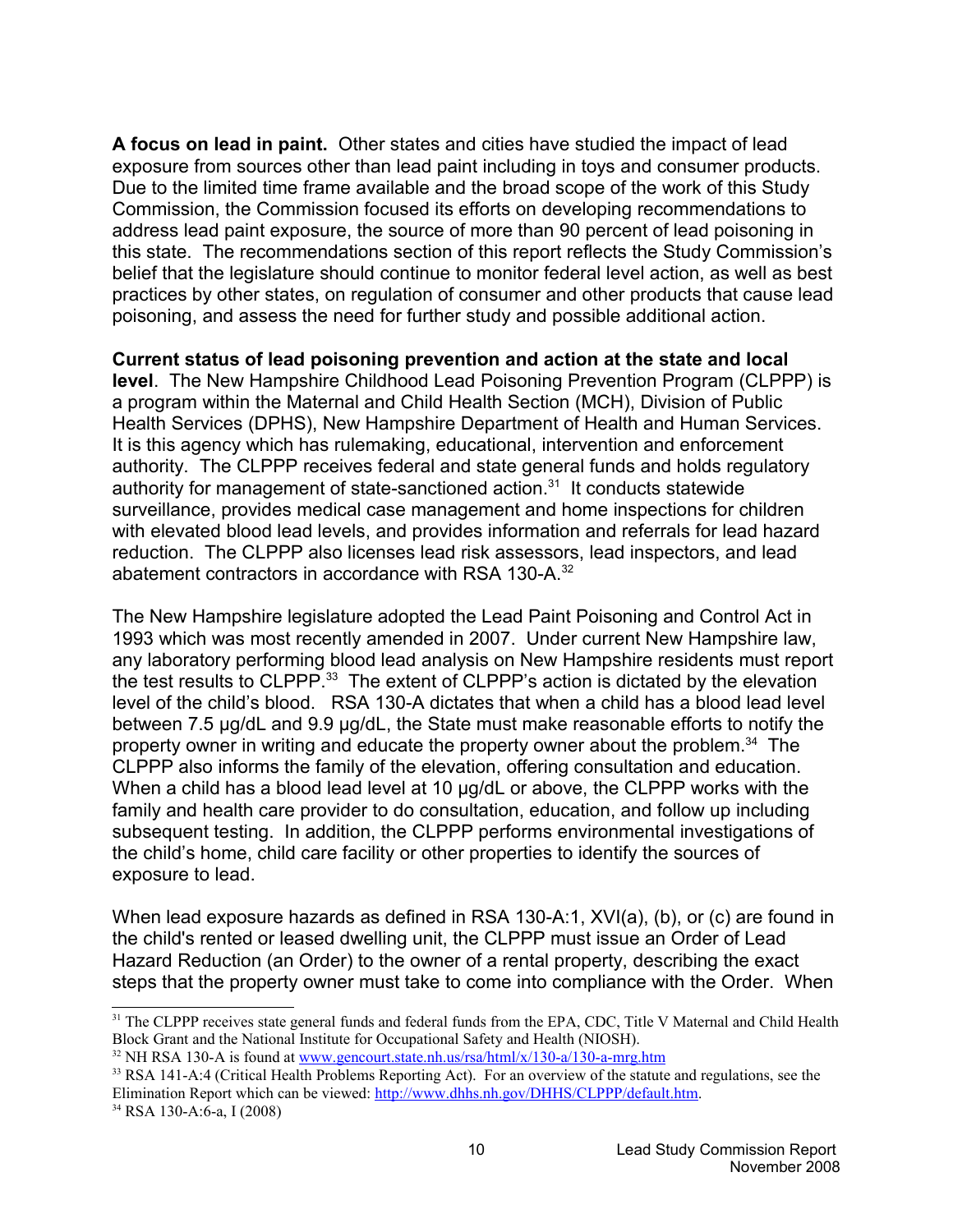lead exposure hazards as defined in RSA 130-A:1, XVI(d) are found at the child's rented or leased dwelling unit, the CLPPP may issue an Order of Lead Hazard Reduction (an Order). The CLPPP also conducts a home visit and undertakes case management with the child and the child's family. In addition, if lead exposure hazards are found in the child's unit, the CLPPP must conduct inspections of all other dwelling units of the leased or rented dwelling for the purposes of identifying lead exposure hazards in these units. If lead exposure hazards are found in these additional units, the CLPPP must issue Orders on these units as well, whether or not children age 6 or under live in these units. Some Commission members believe that this results in excessive costs when apartments with no children are given an Order of Lead Hazard Reduction.

If a child spends 10 hours or more per week at a child care facility, and lead exposure hazards as defined in RSA 130-A:1, XVI(a), (b), or (c) are found to exist at the facility, the CLPPP must issue an Order of Lead Hazard Reduction (an Order) to the owner and to the license holder, describing the exact steps to take to come into compliance with the Order. When lead exposure hazards as defined in RSA 130-A:1, XVI(d) are found at the facility, the CLPPP may issue an Order of Lead Hazard Reduction (an Order).

RSA 130-A:6 also gives authority to perform lead exposure hazard inspections on other properties, such as dwellings owned by the child's parents or guardians, or other child care facilities or structures, with the consent of the parties. When lead exposure hazards are found to exist in these structures, a notice is provided with information on health consequences and procedures for lead hazard reduction.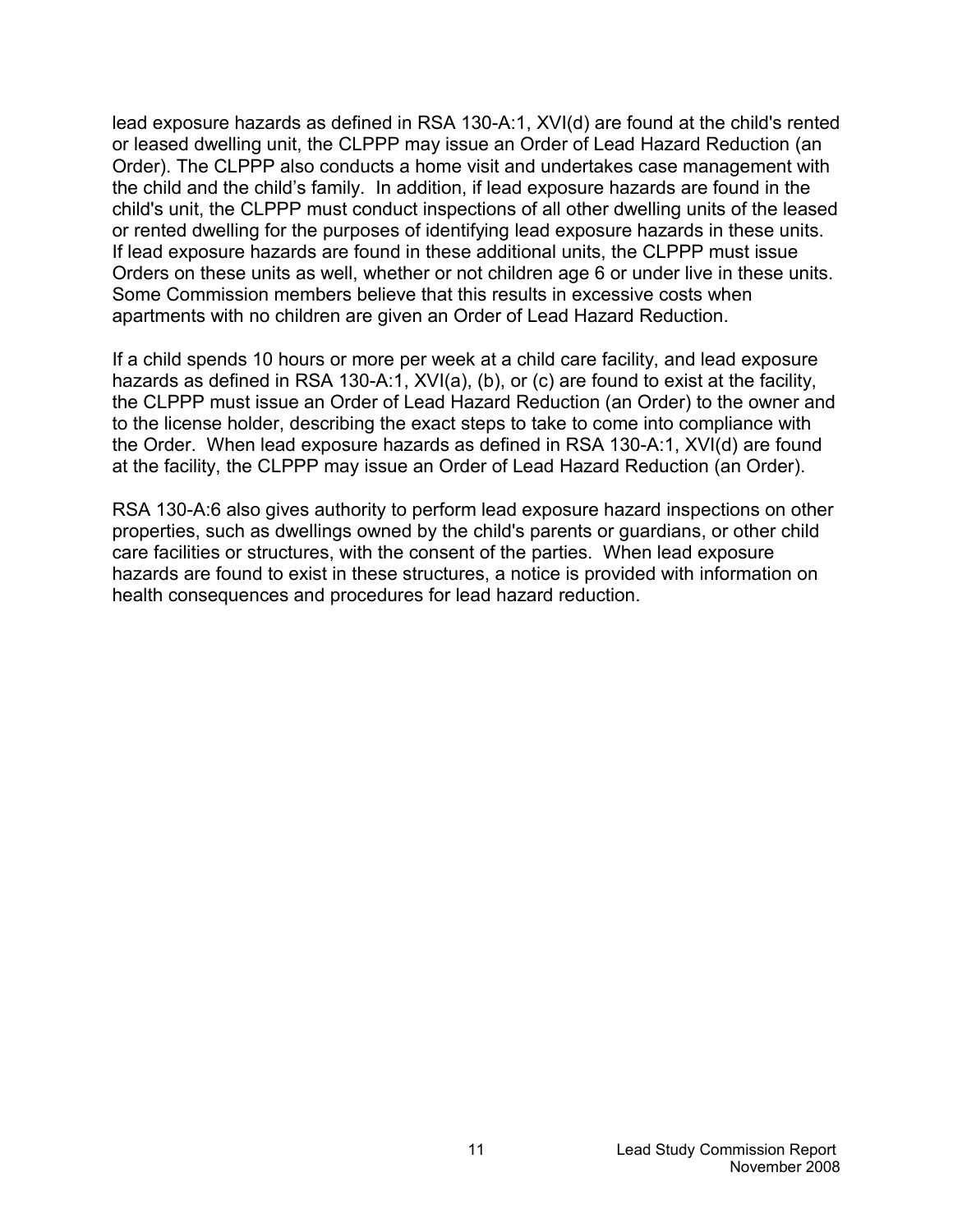| <b>Blood Lead Level</b>                                                        | $≤ 10$                     | $10 - 14$ | $15 - 19$ | 20<br>> |
|--------------------------------------------------------------------------------|----------------------------|-----------|-----------|---------|
| (micrograms per deciliter of blood)                                            |                            |           |           |         |
| Test reported to NH CLPPP                                                      |                            |           | N         |         |
| Letter & education to property owner with cc to family                         | $(7.5-9.9)$                |           | ٦Ι        |         |
| Letter & education to parent/cc to health care provider<br>(HCP)               | $(7.5-9.9)$<br>for parent) |           |           |         |
| Initial & on-going phone consultation                                          |                            |           |           |         |
| Contact HCP to ensure appropriate & timely follow up<br>testing                |                            |           |           |         |
| Home visit by nurse                                                            |                            |           |           |         |
| Environmental inspection                                                       |                            | V         | ٦Ι        |         |
| Order of Lead Hazard Reduction if rental;<br>recommendations if owner occupied |                            |           |           |         |

#### **CLPPP Protocols (effective Jan 1, 2008)**

New Hampshire's existing law provides authority for the state to take action for a property that is rental housing only. For owner occupied homes, which data show account for approximately 40 percent of EBLLs, the state agency's only recourse under New Hampshire law is notification of the home owner but it cannot force clean up or remediation of any identified lead hazards through an order.

Some areas of the state have established coalitions – referred to as local lead action committees – actively working on lead poisoning based on designation as a highest risk community. These coalitions work to coordinate local education activities and policy initiatives, work with property owners on neighborhood remediation efforts, and seek to identify funding opportunities. For example, in Manchester, it was the Greater Manchester Partners Against Lead Poisoning that worked with the Dartmouth Toxic Metals Research Program to develop a policy report on potential state legislative action that could be taken to reduce lead poisoning problems.<sup>[35](#page-11-0)</sup> In Newport, the lead action committee in partnership with the local community action program, approached the Town Selectman to apply for \$500,000 in community development block grant funding to remove lead-based paint from about 30 single- and multi-family homes.

**Current resources are not enough**. In the truest sense of the New Hampshire spirit, local communities, property owners, nonprofit organizations, and state agencies have worked hard to secure a broad range of funding streams and leverage limited dollars to address lead poisoning remediation. But more must be done.

<span id="page-11-0"></span><sup>35</sup> The full report can be found at: [http://www.dartmouth.edu/~toxmetal/Legislative%20Report-GMPALP.pdf.](http://www.dartmouth.edu/~toxmetal/Legislative%20Report-GMPALP.pdf)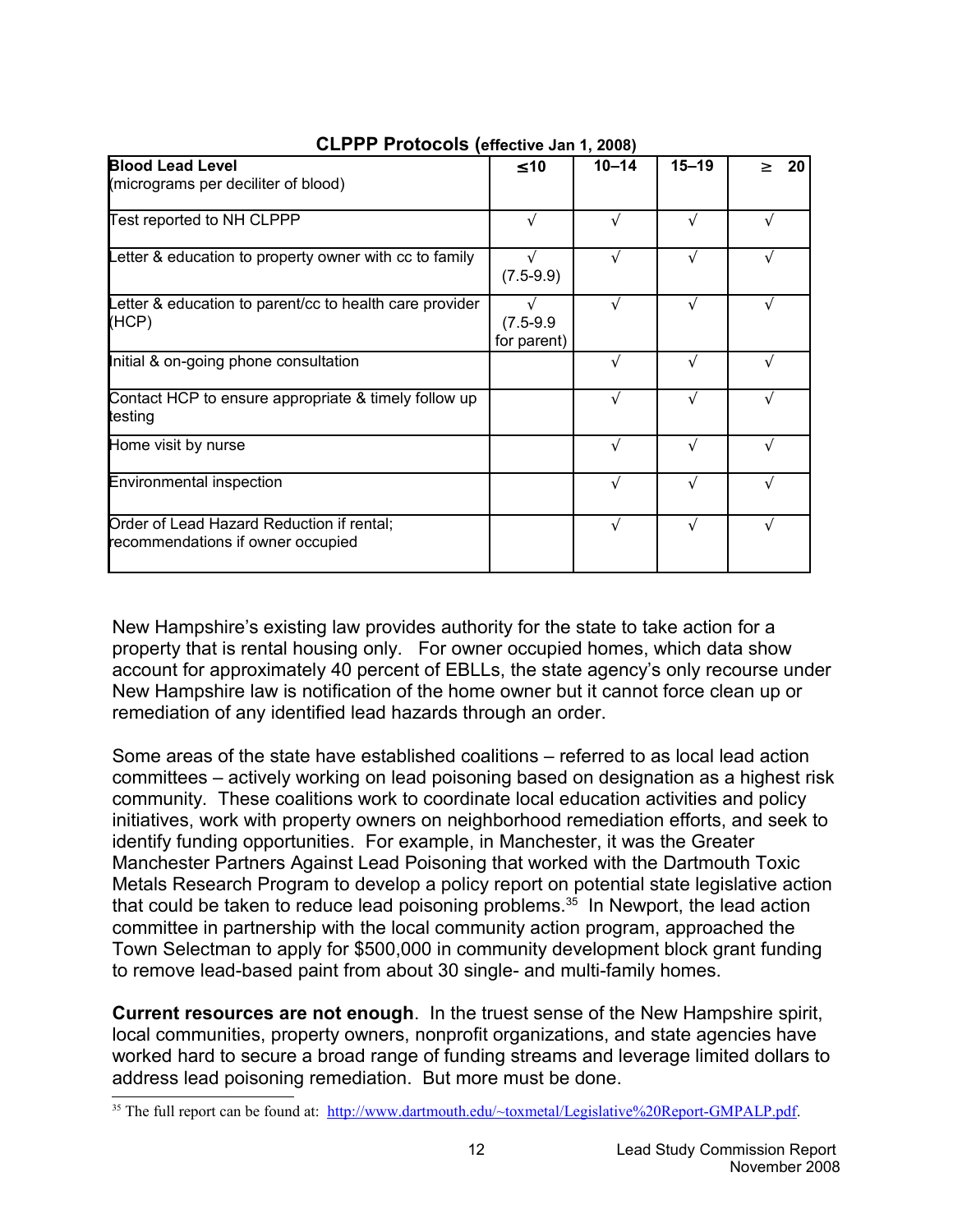Currently, the CLPPP program is supported by approximately \$530,000 in federal funds from CDC, EPA and the National Institute for Occupational Safety and Health. The state general fund provides close to \$450,000 in support for lead poisoning prevention. New Hampshire and its communities rely heavily on federal funding that is guaranteed not to continue in its current form of block grants to states post 2010, as the federal government transitions away from block grants focused solely on lead poisoning prevention. The picture for future funding does include: some private grant funds; efforts by communities to secure Community Development Block Grant (CDBG) monies for remediation use; and securing bank support to make investments in local communities for supporting grant programs and supporting coalition work. During the course of its deliberations in the summer of 2008, the Study Commission was pleased to support the work of the New Hampshire Housing Finance Authority in taking the lead to apply for federal grant money. The City of Manchester was awarded \$1.8 million to work with partners in the community to produce 240 lead-safe homes in at-risk areas within the city. Nashua was awarded \$3 million over three years to produce 150 leadsafe residences in that three year span.

The Study Commission members recognized that to truly make progress in preventing lead poisoning, significant resources must be available to encourage property owners to maintain properties and to conduct any work on the property with lead safe practices to make the state's housing stock safer. Resources must be available to conduct education, training and outreach to a broad range of target audiences. Study commission members adopted the approach that there are no simple solutions to this problem, but rather that it will take all stakeholders working together to on many fronts to truly end lead poisoning. In an effort to examine a full range of policy options for implementing and funding primary prevention, the Study Commission reviewed a report developed and submitted by the Center for Public Policy and the Social Sciences at Dartmouth College, which outlined best practices and creative approaches utilized in other states and jurisdictions.<sup>[36](#page-12-0)</sup>

The New Hampshire Legislature had already established a dedicated, non-lapsing fund (the Lead Poisoning Prevention Fund) to support lead poisoning prevention, and in 2007 amended the statute to allow the fund to receive fees, fines, gifts, grants, donations, bequests, or other moneys from any public or private source.  $37$  The monies from this fund are to be used to implement and encourage lead paint removal and education.

**Current housing market and profile of New Hampshire property owners**. A concern throughout the Commission's deliberations centered on how actions to tackle lead paint poisoning would impact property owners and the stability of the rental housing market. One of the challenges posed by this question is that data are not readily available. Many New Hampshire property owners are small business owners

<span id="page-12-0"></span><sup>&</sup>lt;sup>36</sup> Bennett, Allyson and Pollard, Louisa. Lead Poisoning in New Hampshire: Policy Options for Primary Prevention. The Policy Shop at Dartmouth College. July 2008. See Appendix 5.

<span id="page-12-1"></span><sup>37</sup> RSA 130-A:15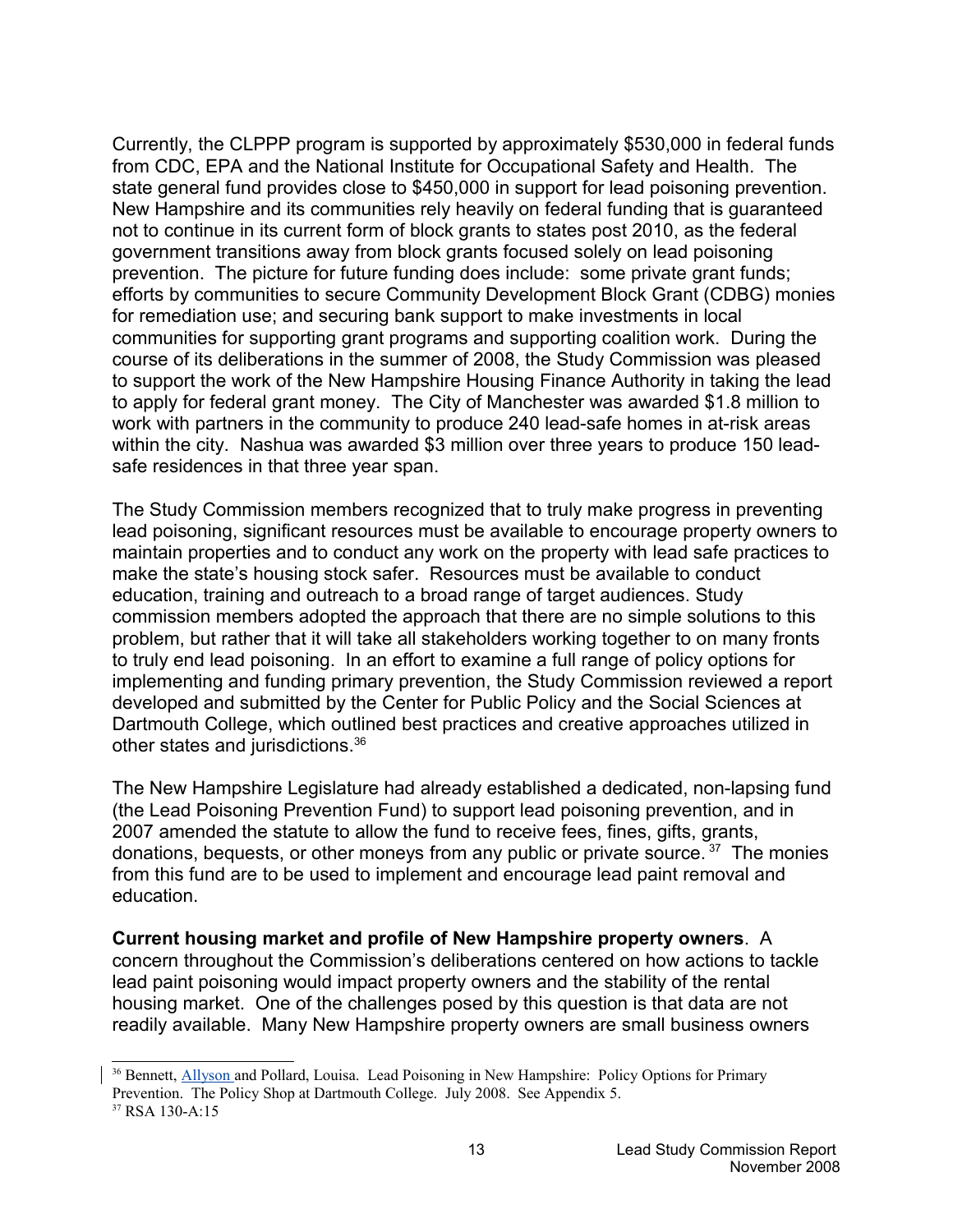with relatively few properties. Property owners may be operating at the margins and facing economic hardship in the current economic climate. The Commission recognizes that the cost of abatement can often be very burdensome, relative to the value of property, especially in a declining market.<sup>[38](#page-13-0)</sup> Commission members did an admirable job trying to present the experience of small property owners who had provided information to the New Hampshire Property Owners Association. The Study Commission learned that 14 property owners with a combined ownership of 173 rental units reported annual cash flow as little as \$300 to \$500 per unit.<sup>[39](#page-13-1)</sup> Some Commission members expressed concern that decreases in the action level will capture additional units for abatement, and that those operating on small margins will have little recourse in the face of an Order of Lead Hazard Reduction other than foreclosure. In particular, they were concerned that there is little funding for lead abatement outside of small grants available in only a few specific municipalities. Additional data must be collected and analyzed in order to provide a statistically meaningful assessment of the rental housing market, which could then inform any policy decisions.

**Cost of remediation**. The costs associated with complying with an Order of Lead Hazard Reduction (often referred to as "abatement") and the costs of work done with lead-safe maintenance and renovation practices will be different. What is required to abate a property is often more extensive than what is required to safely maintain a property. The work required to meet an abatement standard includes measures designed to permanently eliminate lead-based paint hazards in accordance with established state and federal standards. The work involved in prevention and maintenance utilizes maintenance practices and procedures designed to control deteriorating paint and dust to ensure a home is maintained in a lead-safe condition.<sup>[40](#page-13-2)</sup>

A presentation made to the Study Commission helped reinforce the concern that unlike some other states, New Hampshire does not have a fully mature industry built up to accomplish the work of abatement at competitive rates.<sup>[41](#page-13-3)</sup> Due to training efforts and outreach, there is an ever growing supply of capable contractors able to provide maintenance and property improvement in a manner that prevents lead exposure.<sup>[42](#page-13-4)</sup> Although the impact cannot yet be measured, this will continue to increase as a new EPA rule (discussed in greater detail below) requiring contractors, painters, and construction professionals to follow lead-safe work practice standards to reduce potential exposure to dangerous levels of lead is translated to practice on the ground throughout New Hampshire.<sup>[43](#page-13-5)</sup>

What is certain is that the costs of remediation vary project by project based on location and scope of the project. The variables driving cost may include: the extent of the

<span id="page-13-1"></span><sup>39</sup> See October 10, 2008, Study Commission meeting minutes and handout materials contained in Appendix 4. <sup>40</sup> See the glossary in Appendix 1 for a definition of abatement, lead safe, and other related terms.

<span id="page-13-0"></span><sup>&</sup>lt;sup>38</sup> See October 10, 2008, Study Commission meeting minutes and handout materials contained in Appendix 4.

<span id="page-13-3"></span><span id="page-13-2"></span><sup>41</sup> See November 9, 2007, Study Commission meeting minutes contained in Appendix 4.

<span id="page-13-4"></span><sup>&</sup>lt;sup>42</sup> See April 11, 2008, and May 9, 2008, Study Commission meeting minutes handout materials contained in Appendix 4.

<span id="page-13-5"></span><sup>&</sup>lt;sup>43</sup> The final lead-safe remodeling, repair and painting rule can be found at: [www.epa.gov/fedrgstr/EPA-TOX/2008/](http://www.epa.gov/fedrgstr/EPA-TOX/2008/April/Day-22/t8141.pdf)  [April/Day-22/t8141.pdf.](http://www.epa.gov/fedrgstr/EPA-TOX/2008/April/Day-22/t8141.pdf)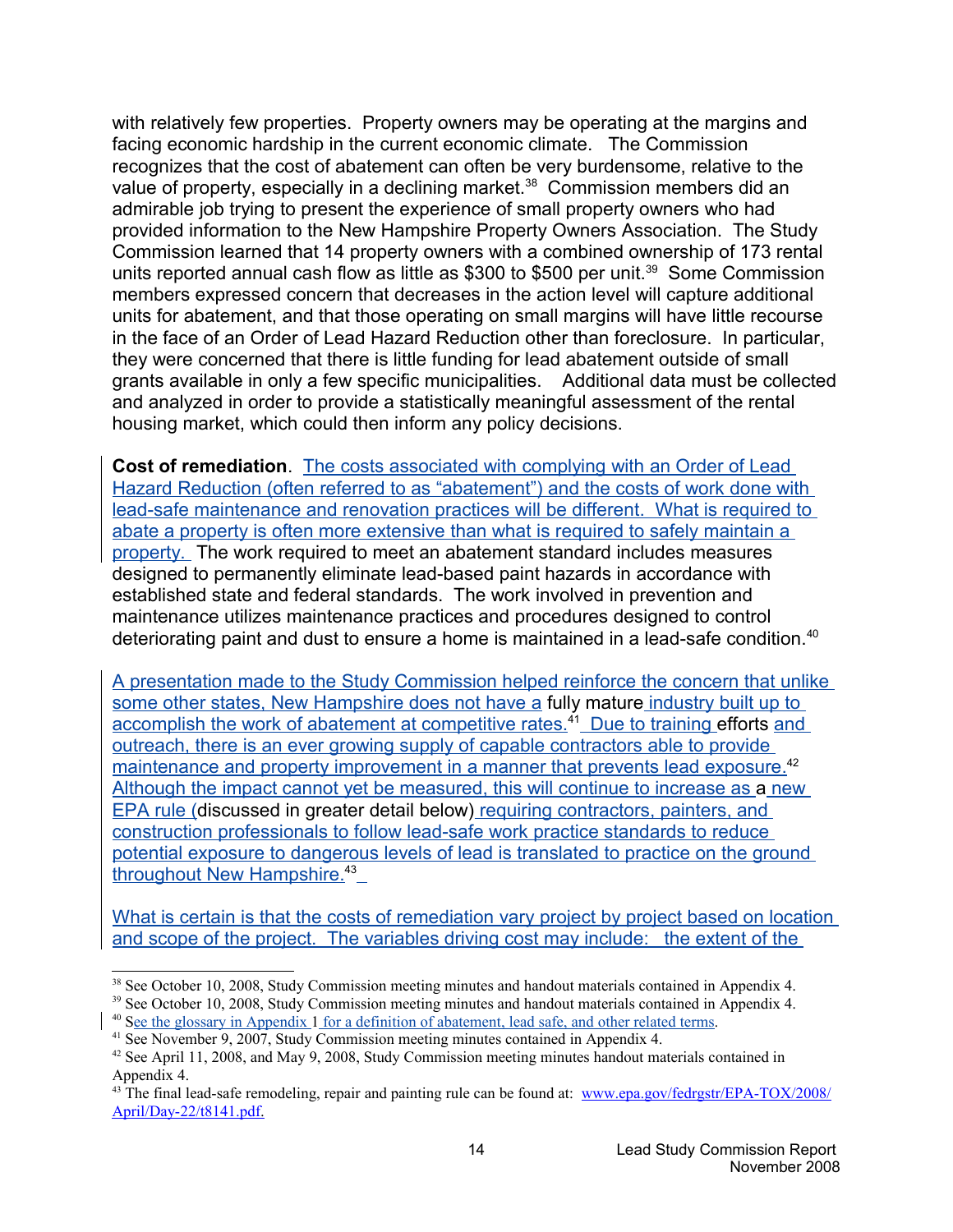hazard(s); deterioration of areas that would continue to cause hazard; whether exterior and common areas as well as the interior of an unit is included in the work; the number of units in a building; and how much de-leading work may already have been done on a property. For example, a single family home with deteriorating lead paint on the exterior, damaged windows, a leaky roof that contributes to deterioration of interior surfaces still containing lead-based paint would be very expensive per unit. If the same problems existed for a six unit building, the per unit costs would be lower. Costs also include an initial lead inspection, construction costs, relocation costs, and a final clearance exam. To comply with an Order, a property owner may need to: put vinyl siding on the entire building or scrape and repaint the entire exterior using lead-safe measures; replace all painted trim greater than 1/2 inch thick; replace existing painted, damaged windows; replace or scrape and repaint all doors and door casings; cover painted wood floors, stairs and hallways; replace the soil around the property or put down an asphalt driveway and parking areas. There are a series of solutions that could address these projects ranging from complete replacement to encapsulation of existing surfaces.<sup>[44](#page-14-0)</sup>

To gather information regarding the varying costs for remediation and abatement in New Hampshire, the Study Commission was provided with information from a number of sources. For example, the City of Manchester outlined its experience with both their City-funded and HUD grant-supported work, which included some projects achieving an abatement standard and others achieving a lead-safe standard. Manchester's HUD grant-funded work in 2006 conducted projects ranging from \$3,500/unit to \$34,000/unit, with an average of \$9,152/unit.<sup>[45](#page-14-1)</sup>\_The City of Nashua's experience with its current HUD grant, which to date has not done work meeting abatement standards, indicates an average of \$8,500/unit. They anticipate a cost of about \$12,500/unit with exterior work included, and if they were to meet an abatement standard they anticipate costs approximately 30 percent higher than interim control standards – between \$10,000 and \$15,000 per unit.<sup>[46](#page-14-2)</sup> The New Hampshire Housing Finance Authority's HUD grant-funded Lead-Based Paint Hazard Control Program, operating between 1998 and 2002, adopted a general financing strategy of offering a property owner \$9,000/ unit for construction and testing expenses with the property owner bearing any costs in excess of that.<sup>[47](#page-14-3)</sup> This shows the discrepancy that property owners may face in financing work on their units when an Order has been issued. The Study Commission learned of two experiences by property owners under Orders of Lead Hazard Reduction. One property owner who did the work on his unit himself had a cost of \$16,000, while another property owner who contracted out the work reported a cost of \$60,000 complying with an Order.<sup>[48](#page-14-4)</sup>

<span id="page-14-0"></span><sup>44</sup> See October 12, 2007, Study Commission meeting minutes and handout materials contained in Appendix 4; May 9, 2008, Study Commission meeting minutes and handout materials contained in Appendix 4; *Lead Paint Safety: A Field Guide for Painting, Home Maintenance, and Renovation Work, March 2001*, at: [www.hud.gov/offices/lead/training/LBPguide.pdf.](http://www.hud.gov/offices/lead/training/LBPguide.pdf)

<span id="page-14-1"></span><sup>45</sup> See April 11, 2008, Study Commission meeting minutes and handout materials, with an amendment reflected in the October 24, 2008, meeting minutes.

<span id="page-14-2"></span><sup>46</sup> See October 22, 2008, Study Commission meeting minutes and handout materials in Appendix 4.

<span id="page-14-3"></span><sup>&</sup>lt;sup>47</sup> Available through the New Hampshire Housing Finance Authority, in the Lead-Based Paint Hazard Control Program final report to HUD 2003.

<span id="page-14-4"></span><sup>&</sup>lt;sup>48</sup> See October October 24, 2008, Study Commission meeting minutes and handout materials contained in Appendix 4.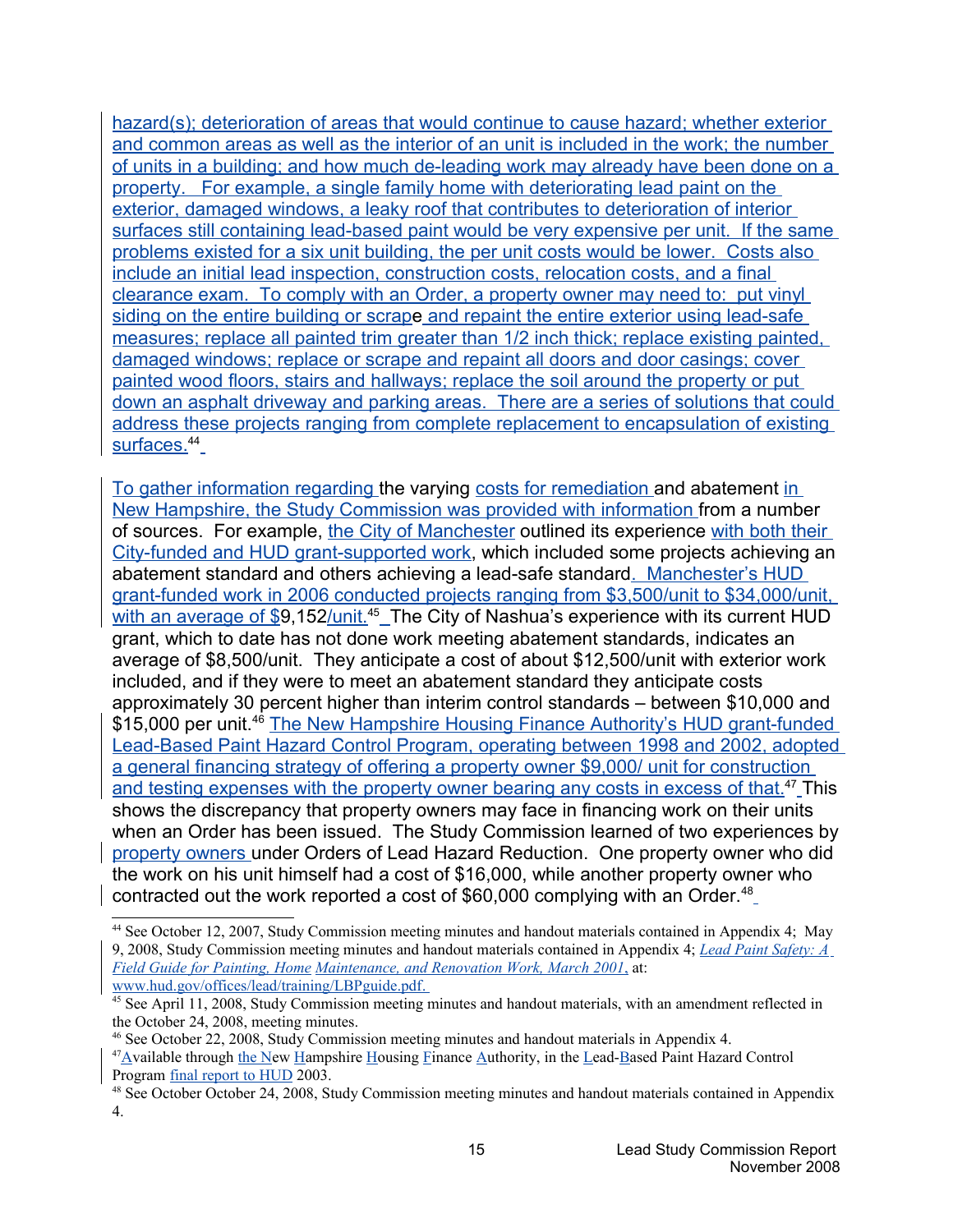**Current assessment and screening practices.** The term *screening* is often used to identify a series of actions including assessment and blood testing. New Hampshire follows the CDC's guidance on blood lead screening of children.<sup>[49](#page-15-0)</sup> The American Academy of Pediatrics (AAP) recommendations follow CDC's guidance.<sup>[50](#page-15-1)</sup> New Hampshire recommends assessing all children for risk. This is designed to increase blood tests of children who are at highest risk of lead exposure.

The Study Commission learned that a medical assessment is an annual physical or well child exam, where a health care provider evaluates a child's growth, development and overall health. Part of this assessment may include screening tools to help determine if further evaluation or follow up is needed. Screening, or risk assessment, is what a health care provider does to determine which children are at risk for lead poisoning, and a screening test is a blood lead test of a child who has not been previously identified with a blood lead elevation.<sup>[51](#page-15-2)</sup>

Any community with 27 percent or more of the housing stock built before 1950 is considered high-risk – this includes over 240 New Hampshire cities and towns.<sup>[52](#page-15-3)</sup> In high-risk communities, a *universal screening* approach which includes testing is recommended; that is, all children who live in these communities should be tested at 1 and 2 years of age, and an older child up to 6 years of age who has not previously been tested should be tested. The goal is to focus attention and resources on children most likely to be poisoned due to an increased prevalence of risk factors. These factors include the percentage of pre-1950 housing stock, the fraction of the population that is under the age of 6, the fraction under the age of 6 living in poverty, the percentage of children under the age of 6 enrolled in Medicaid or other federal assistance programs, and special populations living in the communities.<sup>[53](#page-15-4)</sup>

In all other communities, a *targeted screening* approach is recommended. This approach recommends that providers use a brief questionnaire to target those children most at risk. This approach advises that a blood test be performed on those children ages 1 and 2 or between the ages of 3 and 5 if they have not been previously tested, who are at risk by meeting specific criteria that would increase exposure to lead. The most important factors considered are whether the child is: living in any pre-1950 housing; or living in a pre-1978 home with renovations within the past six months; or is enrolled in Medicaid, WIC or Head Start.<sup>[54](#page-15-5)</sup>

<span id="page-15-0"></span><sup>49</sup> Screening Young Children for Lead Poisoning: Guidance for State and Local Public Health Officials, November 1997. Document can be found at: www.cdc.gov/nceh/lead/guide/guide97.htm

<span id="page-15-1"></span><sup>50</sup> See: <http://pediatrics.aappublications.org/cgi/content/abstract/101/6/1072>

<span id="page-15-3"></span><span id="page-15-2"></span><sup>&</sup>lt;sup>51</sup> See January 8, 2008, Study Commission meeting minutes and handout materials, contained in Appendix 4. <sup>52</sup> See *Table 3: Lead Screening Designation for NH Cities, Towns and Villages*, NH DHHS, Division of Public Health Services, NH Childhood Lead Poisoning Screening and Management Guidelines. September 2004. This document is available online at: [http://www.dhhs.nh.gov/DHHS/CLPPP/LIBRARY/Best+Practice/screening](http://www.dhhs.nh.gov/DHHS/CLPPP/LIBRARY/Best+Practice/screening-lead.htm)[lead.htm.](http://www.dhhs.nh.gov/DHHS/CLPPP/LIBRARY/Best+Practice/screening-lead.htm)

<span id="page-15-4"></span><sup>53</sup> See: [http://www.dhhs.nh.gov/DHHS/CLPPP/LIBRARY/Best+Practice/screening-lead.htm.](http://www.dhhs.nh.gov/DHHS/CLPPP/LIBRARY/Best+Practice/screening-lead.htm)

<span id="page-15-5"></span><sup>54</sup> See October 12, 2007, Study Commission meeting minutes and handout materials, as presented by NH DHHS, contained in Appendix 4.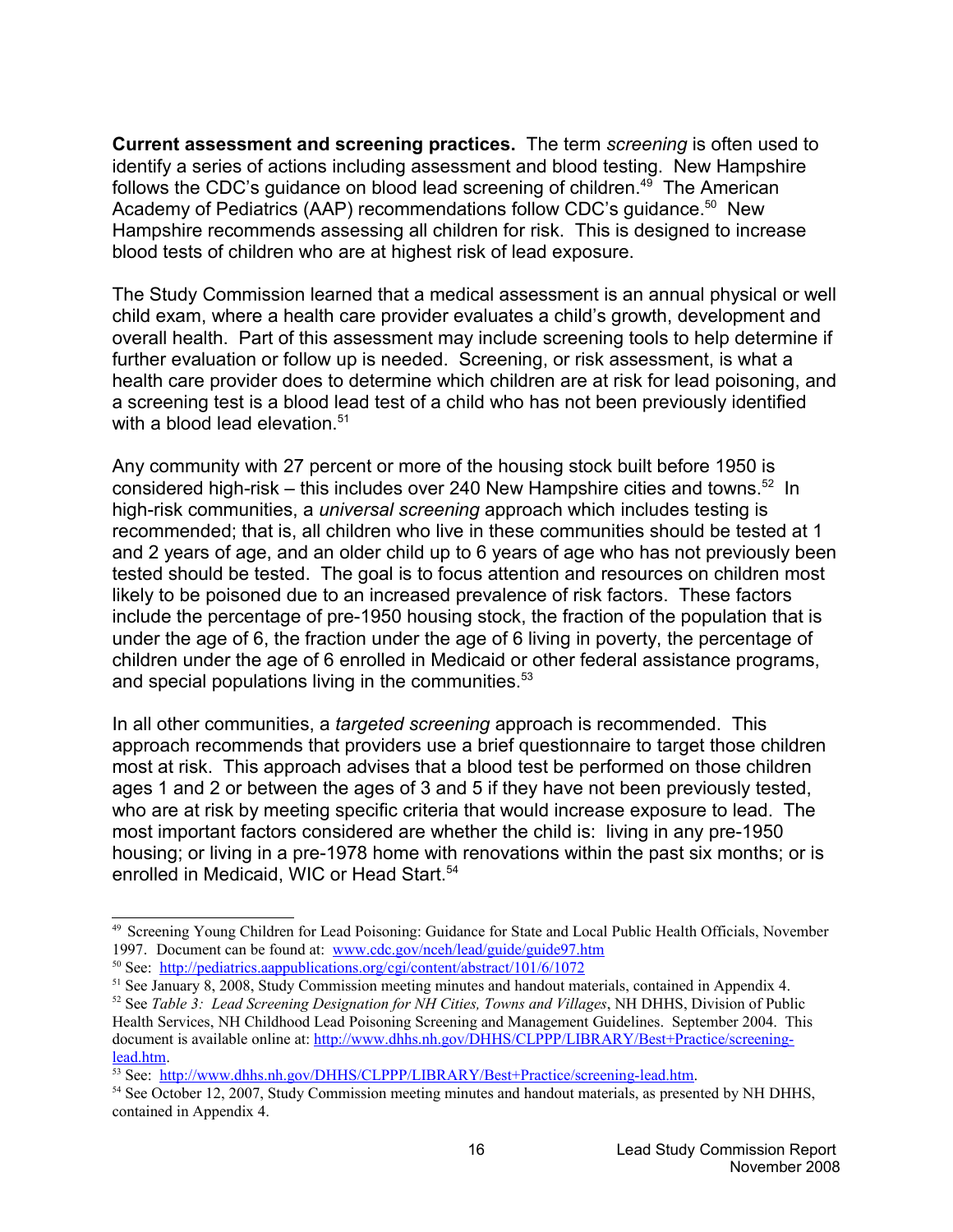A number of communities have been identified as highest-risk areas due to the increased prevalence of risk factors. These communities include: Berlin, Claremont/Newport, Franklin, Laconia, Manchester, Nashua and Rochester are designated highest-risk areas in New Hampshire due to the increased prevalence of risk factors.

The Study Commission heard presentations by the CLPPP program that despite the existence of these detailed screening protocols, State data show that actual blood test rates in high risk communities and populations vary widely across the state, and fall short of the 100 percent target rates. For example, only about half of the children eligible in Medicaid are truly being tested for lead by their physicians. [55](#page-16-0)

**Enforcement action under current law**. Once an Order of Lead Hazard Reduction is issued by CLPPP, a Lead Exposure Hazard Reduction Plan has to be completed that will indicate how the lead exposure hazard will be controlled. A property owner has 90 days to complete any work that needs to be done, unless the DHHS Commissioner grants an extension upon request by the property owner. If a property owner fails to comply, the Commissioner has authority to enforce by imposing administrative fines on any person violating any provision of the law, capped at \$2,000 per offense. In addition, the Commissioner may request injunctive relief to force a property owner to take action.

In a presentation to the Study Commission, DHHS reviewed the agency's approach to enforcement, which has been strengthened through policy and procedure action over the past two years. DHHS expressed its commitment to take action and support properties being maintained and remediated prior to children being exposed to lead, as well as to enforce existing laws aggressively. The Study Commission encourages DHHS to continue with this approach.

The Study Commission received information that shows that states with a strong enforcement component have better outcomes.<sup>[56](#page-16-1)</sup> In addition, New Hampshire's efforts to enforce existing laws will need to be examined in light of the new EPA rule, to understand how the EPA rule will impact New Hampshire's existing statute and regulations (see below).

#### **Insurance and insurance coverage issues**.

The problem of lead paint in older homes or apartment buildings can have an impact on the ability to purchase insurance coverage for these structures. Fortunately, this has not been a significant problem in New Hampshire, in part because it has been the longstanding position of the New Hampshire Insurance Department (NHID) not to allow exclusions of lead paint coverage in general liability policies or personal liability policies. Such exclusions are common in many other states.

<span id="page-16-1"></span><span id="page-16-0"></span><sup>&</sup>lt;sup>55</sup> See October 10, 2008, Study Commission meeting minutes and handout materials, contained in Appendix 4. <sup>56</sup> Brown MJ, Gardner J, Sargent JD, Swartz K, Hu H, Timperi R. The effectiveness of housing policies in reducing

children's lead exposure. Am J Public Health 2001;91:621 - 4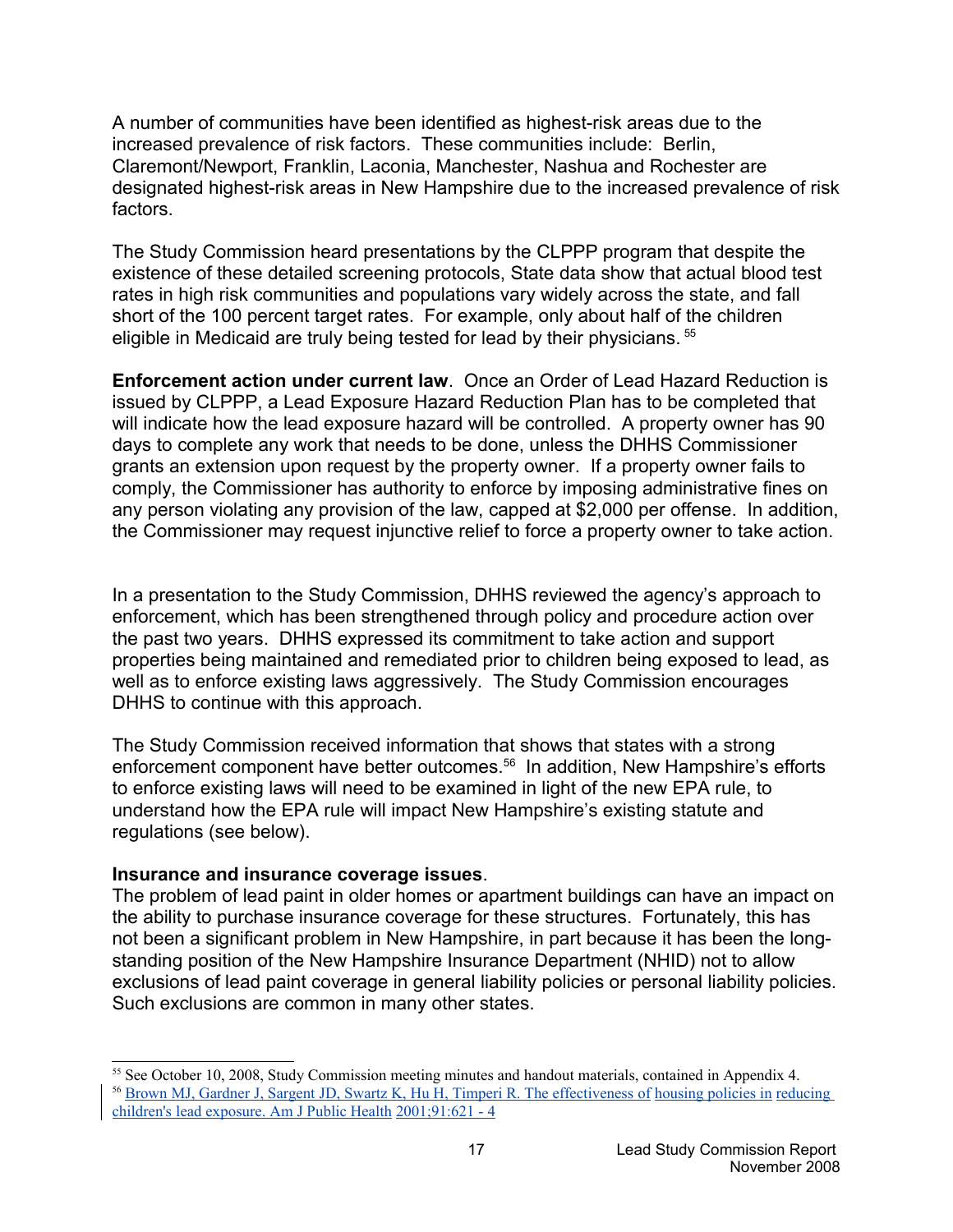It is important to understand that the policy against exclusions applies to the liability portion of homeowners policies or commercial policies that cover multi-unit apartment buildings, as opposed to the first-party coverage that applies to physical damage to a property. In other words, it is not possible to exclude liability coverage for individuals who are harmed by exposure to lead paint in a home or apartment, but this does not mean that there is coverage for the cost of abatement or remediation of lead paint as this exposure is essentially non-insurable. Either lead paint exists in a building (and it is assumed to exist in buildings constructed prior to 1978) or it does not; there is no occurrence or event that triggers coverage.

It is also important to understand that the NHID prohibition of lead paint exclusions applies only to the so-called voluntary or admitted market. In other words, non-admitted insurers, also known as excess and surplus lines insurers, which operate with less regulatory oversight by the insurance departments in all states, are not subject to the department's rule that lead paint exposure cannot be excluded. Although the surplus and excess market may be more expensive than the admitted market, and is not subject to the same level of oversight and regulation as voluntary insurers, access to this segment of the market is critical in order to provide coverage that might not be available otherwise.

The non-admitted market is important in a state like New Hampshire, where there is no requirement that insurers provide coverage and there is no so-called residual market, also known as a market of last resort. As noted above, insurers cannot exclude liability coverage for lead exposure in NH but they can underwrite for that exposure. In other words, if an insurer writes a property they cannot exclude the lead liability, but an insurer can refuse to insure the property entirely because of the presence of lead. (It is important to note that some insurers will insure properties where abatement or remediation has occurred and is certified.) Because there is no market of last resort, it is essential that the surplus and excess lines market is there to provide this coverage.

Several New England states, notably Massachusetts and Rhode Island, have a property residual market, known as a FAIR Plan. A FAIR Plan, standing for Fair Access to Insurance Requirements, is a market for property insurance where applicants cannot be denied insurance except for very specific and limited reasons, such as non-payment of premium. NH has historically not been supportive of a residual market for property insurance as such a mechanism requires a cost shifting from property with generally higher hazard to properties representing lower risk.

Although some homeowners or landlords have undoubtedly experienced problems in getting coverage for a home or particularly an apartment building, especially if the presence of lead paint is readily apparent, and while some purchasers are no doubt paying higher premiums than they would prefer, there is little or no evidence of a serious pricing or availability problem in the Granite State for this exposure.

Given that there appears to be no major market problem in NH, that there is no residual market in place for property insurance, and given the historical perspective as to the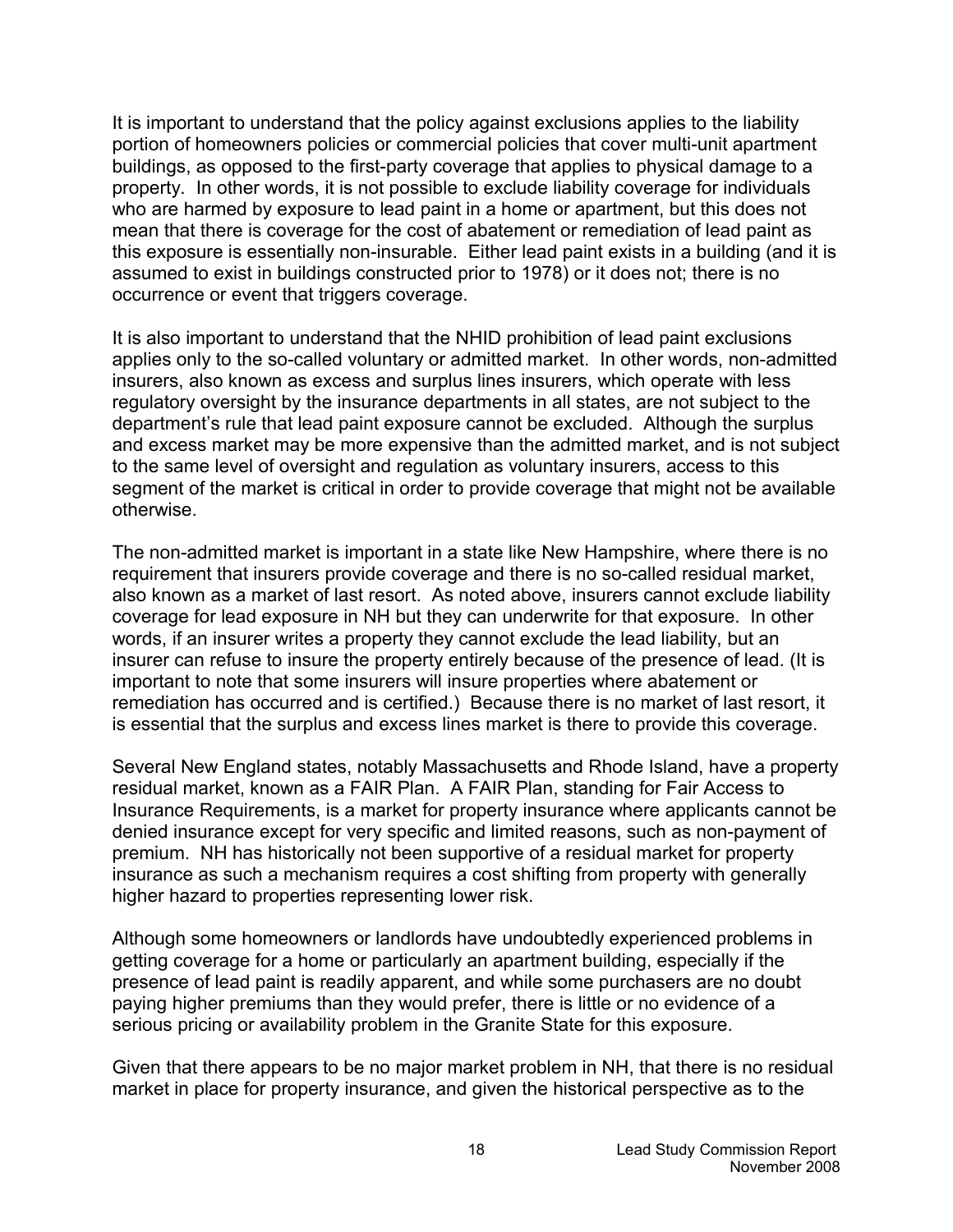need for a FAIR Plan in NH, it was suggested that the Legislature should consider carefully any action so as not to create a price or availability problem where one currently does not exist.

**Context at national level impacts New Hampshire decision-making**. On March 31, 2008 the U.S. Environmental Protection Agency (EPA) released its [final](http://www.epa.gov/lead/pubs/renovation.htm) [lead-safe remodeling, repair and painting rule.](http://www.epa.gov/lead/pubs/renovation.htm)<sup>[57](#page-18-0)</sup> This long anticipated action by EPA impacts New Hampshire by requiring that, beginning in April 2010, contractors performing renovation, repair and painting projects that disturb lead-based paint in homes, child care facilities, and schools built before 1978 must be certified and must follow specific work practices to prevent lead contamination. The rule requires contractors and construction professionals to follow lead-safe work practice standards to avoid creating and spreading lead debris and dust, and to clean up any dust or debris that is generated to reduce potential exposure to dangerous levels of lead for children in places they frequent. This will include requiring firms and renovators that are disturbing lead paint to be certified and to have at least one employee who has completed a oneday lead-safe work practices training and, as a result, is a "certified" renovator.[58](#page-18-1) It is too early to determine the impact of this rule on local and state-level laws and programming. Certainly, this new federal action will have some level of interaction with a number of the safe housing-related recommendations and training and education-related recommendations contained within this report. In response to questioning from the Study Commission, DHHS indicated that it will continue to monitor and assess the impact of this rule and keep stakeholders informed as they work with the federal agencies in implementing the rule.

In addition, all of the federal agencies involved in addressing lead in some manner including EPA, CDC, and HUD are collectively moving toward focusing on housingrelated hazards in a coordinated fashion, rather than addressing a single hazard at a time.<sup>[59](#page-18-2)</sup> This means a more coordinated approach to addressing a variety of environmental health and safety concerns in addition to lead including: [mold,](http://www.hud.gov/offices/lead/healthyhomes/mold.cfm) [allergens,](http://www.hud.gov/offices/lead/healthyhomes/allergens.cfm) [asthma,](http://www.hud.gov/offices/lead/healthyhomes/asthma.cfm) [carbon monoxide,](http://www.hud.gov/offices/lead/healthyhomes/carbonmonoxide.cfm) [home safety,](http://www.hud.gov/offices/lead/healthyhomes/homesafety.cfm) [pesticides,](http://www.hud.gov/offices/lead/healthyhomes/ipm.cfm) and [radon.](http://www.hud.gov/offices/lead/healthyhomes/radon.cfm) How federal resources are distributed to states and localities will be increasingly linked to a broader focus on healthy homes. New Hampshire's CLPPP program is currently working with its agency partners to develop an action plan for moving from a single focus on lead to a multidisciplinary approach to housing-related hazards that will support coordinated programming planning across New Hampshire's health and human services, housing, and environment agencies.

<span id="page-18-0"></span><sup>&</sup>lt;sup>57</sup>See the final lead-safe remodeling, repair and painting rule can be found at: [www.epa.gov/fedrgstr/EPA-](http://www.epa.gov/fedrgstr/EPA-TOX/2008/April/Day-22/t8141.pdf)  [TOX/2008/April/Day-22/t8141.pdf.](http://www.epa.gov/fedrgstr/EPA-TOX/2008/April/Day-22/t8141.pdf)

<span id="page-18-1"></span><sup>&</sup>lt;sup>58</sup> See: <http://www.epa.gov/lead/pubs/renovation.htm>

<span id="page-18-2"></span><sup>&</sup>lt;sup>59</sup> To see more about healthy homes, see: [http://www.hud.gov/offices/lead/healthyhomes/index.cfm.](http://www.hud.gov/offices/lead/healthyhomes/index.cfm)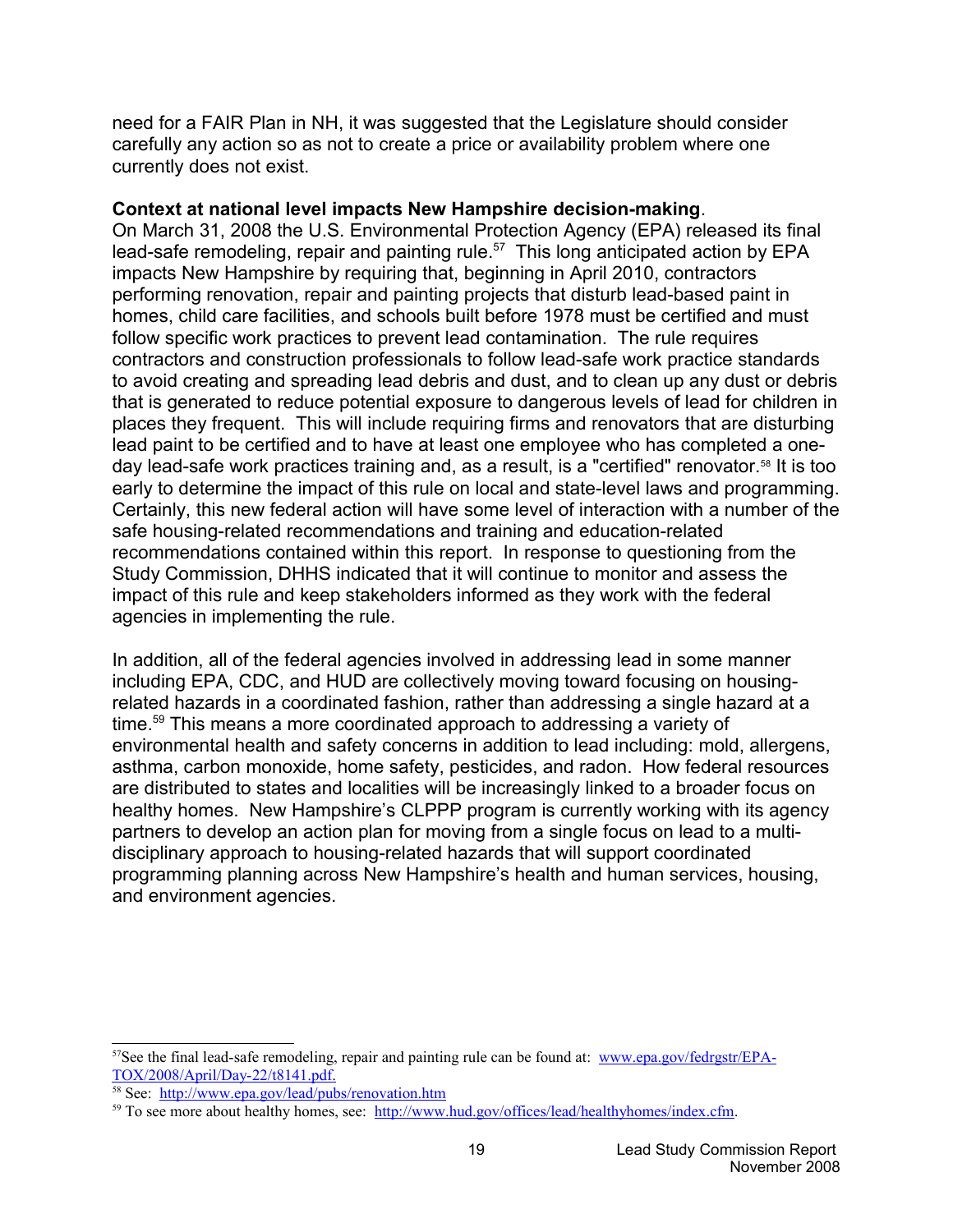# **IV. GUIDING PRINCIPLES**

In considering its work, the Study Commission felt strongly that:

- **Addressing New Hampshire's lead poisoning problems is a shared responsibility**. Childhood lead poisoning is everyone's problem and everyone's responsibility. It will take all stakeholders working together to address this problem including federal, state, and local governments, tenants and homeowner families, property owners, property managers, health and social service providers, and business leaders. The Commission was keenly aware that in searching for solutions, it was critical to be mindful of any potential unintended consequences of policy and programmatic decisions.
- **New Hampshire must increase resources devoted to lead poisoning prevention, intervention and remediation efforts across New Hampshire**. After reviewing information and hearing from those presenting to the Study Commission, the Commission concluded that New Hampshire must work to grow the resources, including both public and private dollars, to be available for prevention, intervention and remediation.
- **New Hampshire must emphasize prevention before children get poisoned and focus on improving and maintaining safe, healthy homes.** Lead poisoning is a preventable disease. The Commission reinforced that every effort must be made to focus on improving the lead safe status of New Hampshire's housing stock. Everyone must be committed to supporting maintenance and making all homes safe and healthy so that children do not have to be exposed to lead in the first place.
- **New Hampshire must work to increase public awareness and education about the impact of lead on children, families, communities and the state.** The Commission felt strongly that part of getting in front of the lead poisoning problem is to place emphasis on a comprehensive, best-practice based public education program, with a focus on target populations engaged in housing renovation, repair, and transaction, as well as on the public at large. As lead is so prevalent in the housing stock of the Granite State, residents and professionals must be educated about how to live and work safely with lead as efforts are made to reduce lead and the problems it causes.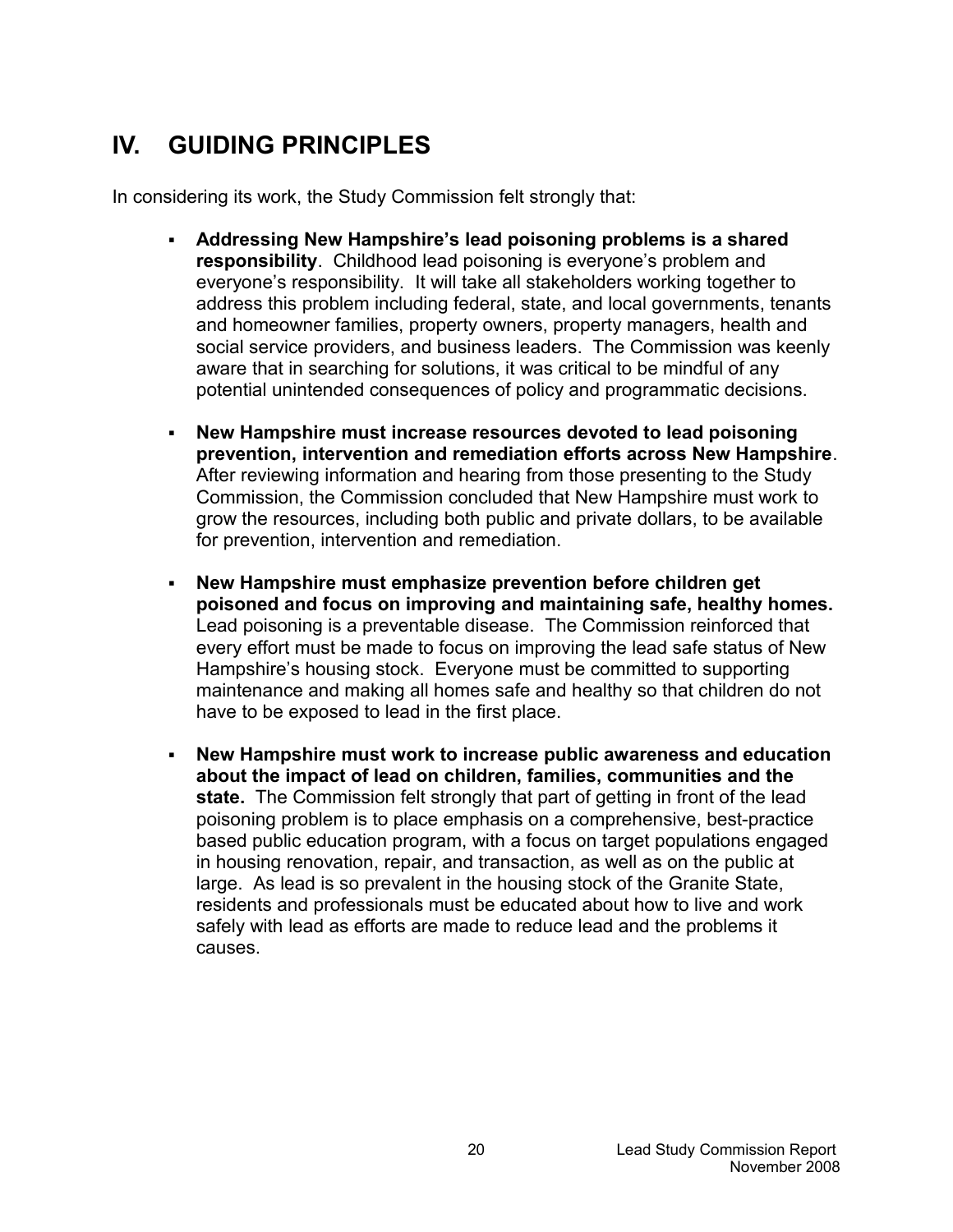# **V. RECOMMENDATIONS**

To achieve its goal, the Study Commission proposes the following recommendations, which are grouped based on common themes. The recommendations are organized according to the length of time suggested for implementation – short term (1-2 years) or long term (3-5 years).

## **A. Funding-related recommendations**

The Study Commission recognized that success in lead poisoning prevention relies upon a strong public-private partnership. The Commission was fully aware that any meaningful strategy for reducing the incidence of lead paint poisoning in New Hampshire will require access to increased revenues from both public and private sources. More resources are needed – both financial and human – for a creative combination of solutions that emphasize prevention including not only abatement but also lead-safe maintenance and remediation, as well as outreach, training and education at both the state and local levels.

Study commission members considered various mechanisms for generating revenues, including grants, tax incentives, loan funds, fee and fine generation, general fund appropriations, and litigation against pigment manufacturers. The Commission sought to be practical in its consideration of potential revenue solutions given the current fiscal climate recognizing that ideal solutions should be scaleable to be achieved as resources become available while still aspiring to identify resources sufficient to make significant strides. While the dollars needed to fully abate every unit in New Hampshire currently containing lead paint could run into the billions, the Commission recognized that sums far smaller can make notable and positive impacts on addressing this problem.

In addition, the Commission suggested that decisions should be made between competing demands with an eye toward the best strategic investments that could yield the most effective use of limited resources. It was the sense of the Commission that every effort must be made to maximize the public benefit when putting public money into private property. Thus, available funds should be targeted toward initiatives which encourage and incentivize property owners to proactively maintain their properties before children are exposed to lead hazards rather than after elevated blood lead levels are found and abatement orders have been issued.

The Commission was cognizant that programs with federal money often have significant restrictions or 'strings' attached, and that finding avenues to augment the restricted funding with other resources that have as few associated administrative burdens as possible is an important goal. In addition, the Study Commission supported the goal that all partners work toward greater coordination of funding development among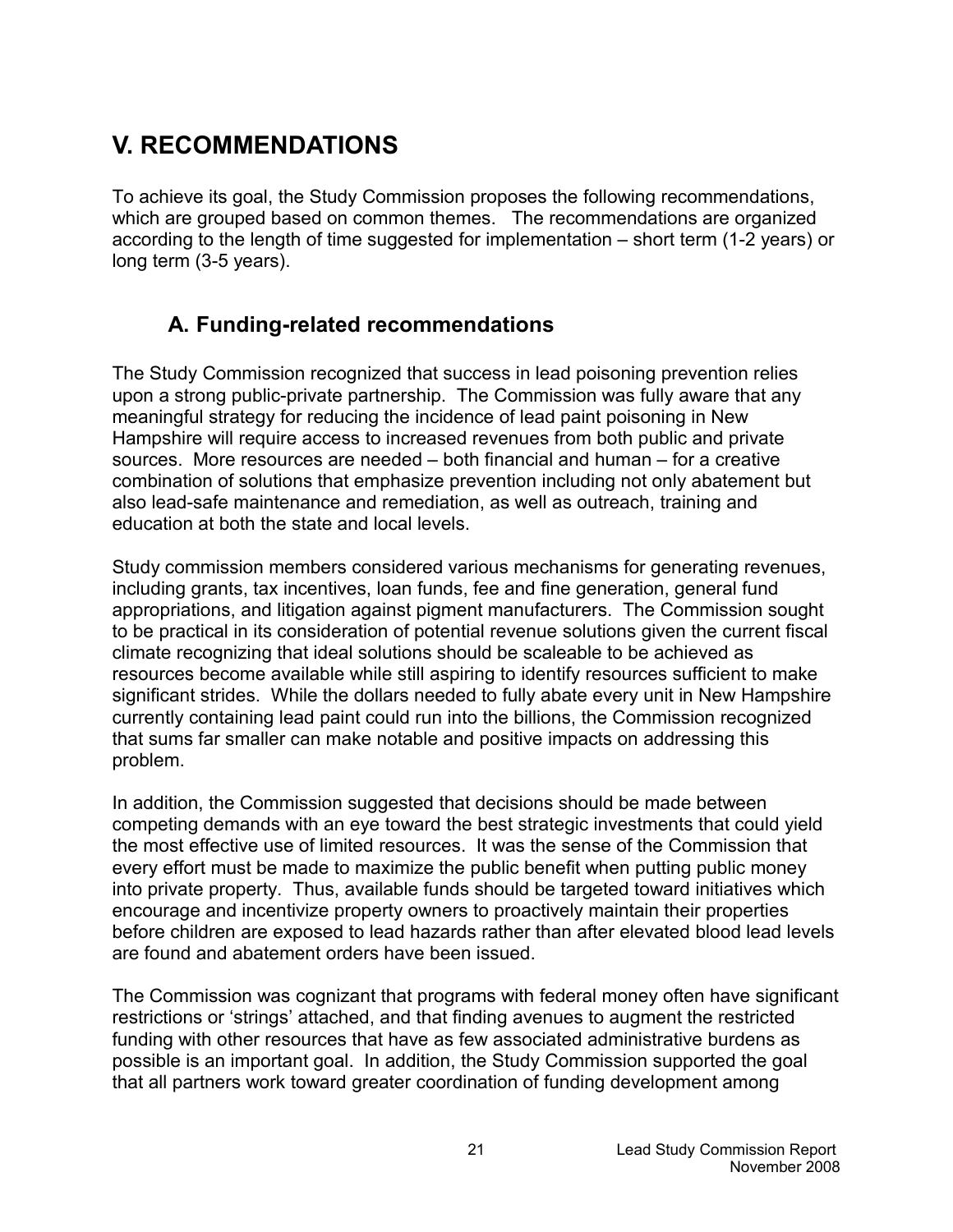entities involved in writing local, state, regional or federal applications for public and private funds to support lead poisoning prevention and remediation.

#### **1. Short Term Recommendations**

 **The Study Commission recommends that the legislature implement a fee at the manufacturer level on gallons of paint and architectural coatings sold wholesale in New Hampshire to fund primary prevention activities**. Having learned about successful implementation of similar lead paint fee strategies in Maine and New Jersey, the Study Commission recommends that New Hampshire adopt a fee on paint sales as a means to support more lead poisoning prevention and abatement activities. The Study Commission suggests engaging pigment manufacturers in being part of the solution to reducing lead paint hazards and ensuring healthy housing in New Hampshire. The Commission received information about Maine's experience with the paint fee. $60$  A very preliminary examination of implementing a paint fee based on the criteria and definitions utilized in Maine led the Study Commission to review a range of rates between \$.50 and \$1.00/ gallon, and concluded that a rate of \$.75/ gallon would provide needed funding to support key primary prevention activities.<sup>[61](#page-21-1)</sup>

Funds generated would be deposited into the Lead Paint Poisoning Prevention Fund.<sup>[62](#page-21-2)</sup> Funded activities would include a window replacement and related remediation program,<sup>[63](#page-21-3)</sup> as well as outreach, education and training for property owners and managers. The Commission recognizes that there is a fiscal impact associated with this recommendation, including administrative costs associated with implementing the paint fee. The Study Commission was able to gain valuable information about the Maine experience with the necessary administrative costs associated with the development of the fee as well as the ongoing costs for program management.<sup>[64](#page-21-4)</sup>

Once the administrative costs are accounted for, the Study Commission feels strongly that a great majority of the paint fee funds should be made available to property owners for window replacement and related remediation measures, with the

<span id="page-21-0"></span><sup>60</sup> See April 11, 2008, Study Commission meeting minutes and handout materials contained in Appendix 4.

<span id="page-21-1"></span> $<sup>61</sup>$  Companies owning the brand name or private label of paint sold in New Hampshire would pay the paint fee, to be</sup> assessed annually at the wholesale, not the retail level, based upon annual in-state sales volume above a certain threshold.

<span id="page-21-2"></span><sup>62</sup> RSA 130-A:15

<span id="page-21-3"></span><sup>&</sup>lt;sup>63</sup> See Window program recommendation contained within the Safe Housing-related recommendations section of this report.

<span id="page-21-4"></span><sup>&</sup>lt;sup>64</sup> As provided by the Maine Department of Health and Human Services, Center for Disease Control and Prevention, Environmental and Occupational Health Programs, Maine's experience includes an initial contract for up to \$40,000 to assist with rule-making, including meeting with key informants, background research and preparing the technical support document to serve as basis for rule-making much of which has now been developed to use as a model and would not need to be re-created. In addition, they have allocated approximately \$90,000/ year on a contract for a full-time Project Director for the Lead Poisoning Prevention Fund., and using existing staff to provide administrative and epidemiological support. Maine has had to undertake only minimal enforcement activity.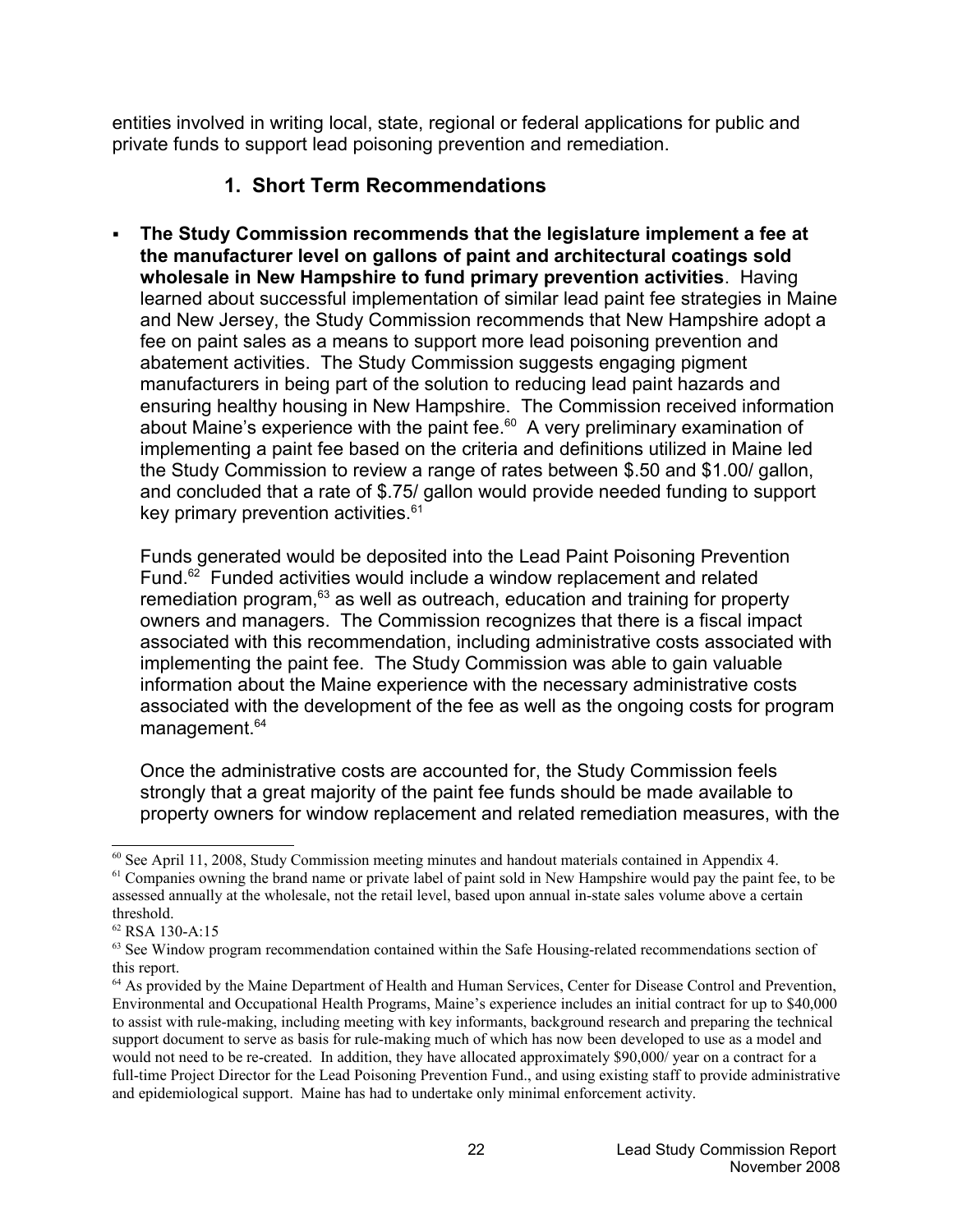balance used for outreach, public education, and other related prevention activities at the state and local level.

The Study Commission recognizes that local lead action committees and other local activities can be vital to the success of lead poisoning prevention efforts, as local entities best know their communities, and are proven winners at securing local funding. Therefore, as appropriate, the Commission recommends that a small portion of funding generated by the lead paint fee also be made available to support grassroots or local efforts focused on prevention efforts.

 **The Study Commission recommends that New Hampshire seek out federal grants for lead abatement and remediation, and that state and other funds be used to supplement, but not supplant, such federal resources**. The Study Commission recommends, where possible, the New Hampshire Housing Finance Authority (NHHFA), the Department of Health and Human Services and its CLPPP program, municipal governments, area nonprofits, and other appropriate entities seek out federal and other grants to bring much-needed funding into New Hampshire to expand the resources available for lead abatement, lead hazard reduction and related activities. To this end, the Study Commission unanimously endorsed the application by NHHFA in July of 2008 for up to \$3 million in Housing and Urban Development (HUD) funds for this purpose.

The Study Commission recognizes that federal funds typically come with certain restrictions, which in some cases may limit application for these funds. Therefore, the Commission suggests that programs funded by the fee on paint and other state sources such as fees or fines should be designed to supplement more restrictive federal lead abatement funds by funding appropriate lead safe measures other than full abatement and to the extent possible limiting restrictions that may be barriers to participation by property owners.

The Commission believes that all partners should work towards greater coordination of federal grant-seeking and other funding applications so that, to the maximum extent possible, federal as well as local, state and regional resources can be aligned and leveraged with any available private funds to ensure strategic use of all lead poisoning prevention and remediation dollars.

 **The Study Commission recommends that New Hampshire create a revolving loan program authorized through state statute for the purpose of supporting remediation of lead hazards**.

The revolving loan program would be capitalized through a combination of sources including a portion of the Lead Paint Poisoning Prevention Fund, federal funds received from agencies like EPA or HUD, private contributions from organizations and other sources. New Hampshire property owners meeting established eligibility requirements, including having taken an approved training course, could receive a low- or no-interest forgivable loan to eliminate lead hazards in their property. If the property owner continues to own the property, the entire amount of the initial loan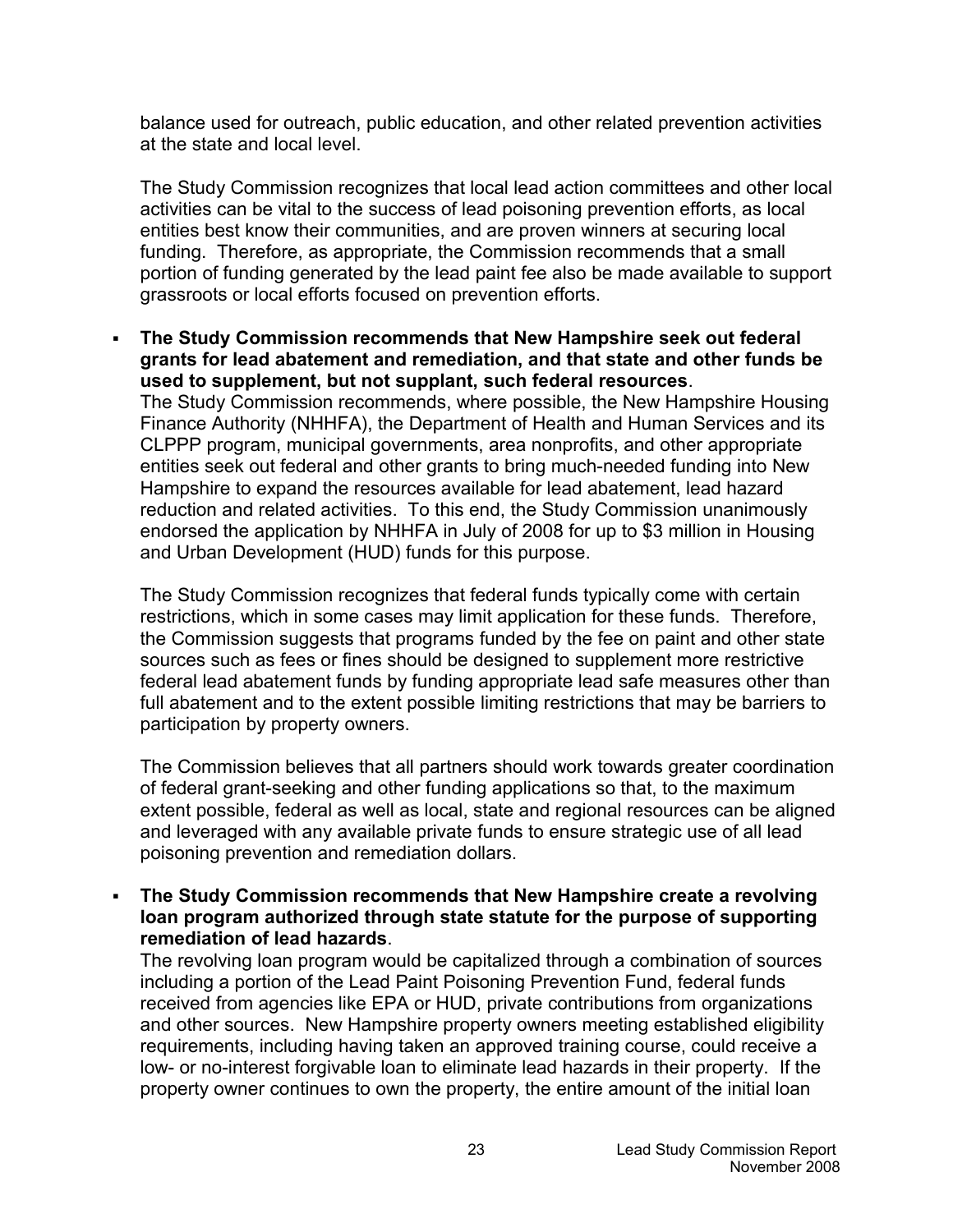could be forgiven over a period of time. If the property is sold and the title transferred within the established timeframe, the loan amount is recaptured into the revolving loan program. To incentivize proactive maintenance and primary prevention, the revolving loan program would be available to property owners at nointerest if they are conducting maintenance and renovation before a child is exposed rather than after elevated blood lead levels are found and abatement orders have been issued.

 **The Study Commission encourages New Hampshire to include efforts to eliminate lead hazards as part of larger energy efficiency goals.**

The Study Commission recognized that there is great opportunity for New Hampshire to integrate its efforts to find solutions for reducing lead poisoning through primary prevention with initiatives aimed at improving energy efficiency and the health and safety of housing stock in New Hampshire. The Study Commission felt strongly that there should be seamless coordination and maximization of these programs and the related funding streams. For example, the Study Commission recommends taking advantage of New Hampshire's participation in the Regional Greenhouse Gas Initiative (RGGI) through utilizing and maximizing RGGI's support for increased energy efficiency. New Hampshire's decision to participate in RGGI, a cooperative effort among ten Northeast and Mid-Atlantic states to design a regional cap-and-trade program, for carbon dioxide emissions from area power plants, has created an opportunity for establishing a fund intended to be used to help pay for more energy efficiency, renewable power, and energy code compliance initiatives. This could mean an opportunity to leverage resources for improvements like window replacement, both addressing increased energy efficiency and reduced lead hazards.

#### **The Study Commission recommends that the legislature pass enabling legislation that allows communities to choose to adopt a property tax incentive program at the local level**.

This strategy would permit a jurisdiction to allow property owners to improve their properties without the property owner incurring the additional tax burden of doing so. The property owner would not have to pay the increase in property tax associated with increased assessment value of the property attributed to lead hazard reduction improvements. This incentive would be available for property owners who have completed an approved lead safe renovator course and have utilized lead safe practices.

 **The Study Commission recommends that New Hampshire not pursue litigation strategies against pigment manufacturers at this time.**

The Study Commission heard varied perspectives from presenters about the concept of suing pigment manufacturers. Rhode Island's Supreme Court recently struck down efforts in that state to use its public nuisance statute to gain compensation from pigment manufacturers. The Study Commission was generally supportive of the notion that pigment manufacturers should be part of the solution to addressing this problem. However, recognizing the high cost, high risk nature of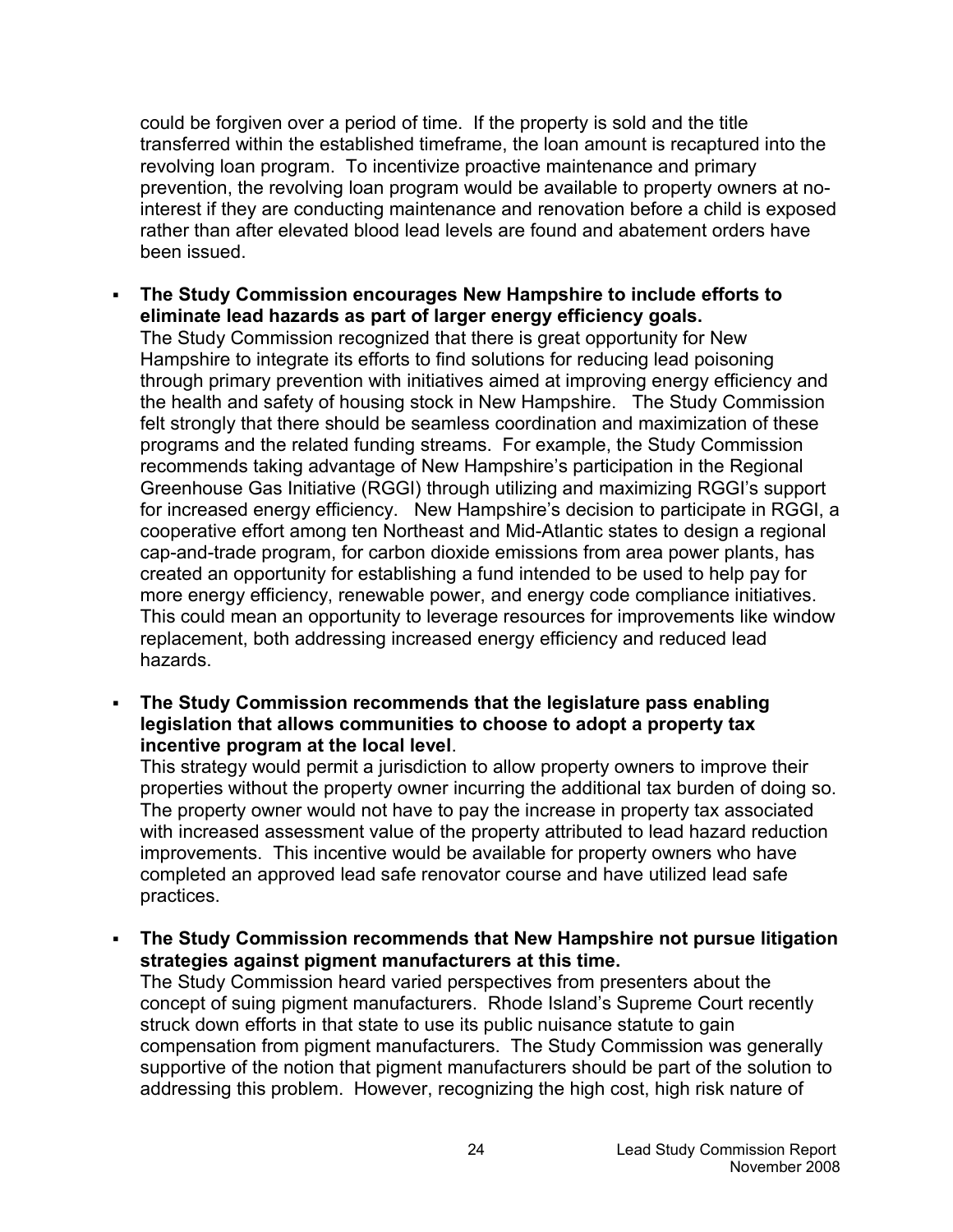pursuing a suit against the pigment manufacturers, it was the general sense of the Commission that New Hampshire should not devote resources to pursuing a litigation strategy at this time. The Commission does recommend that the Attorney General's Office continue to follow litigation developments, and that the Attorney General advise the Governor and Legislature if a new look at litigation strategies is warranted in the future.

## **2. Long Term Recommendations**

 **The Study commission recommends that the legislature continue to follow the progress of and consider the appropriateness for New Hampshire of gaining compensation for other lead emissions and industries using lead beyond pigment manufacturers**. This strategy would create a mechanism for New Hampshire to gain fines or fees, drawing upon the 'polluter pays' theory that the creator of a toxic substance would be responsible for mitigating its impact on the public.

# **B. Training-related recommendations**

The Study Commission agrees that increased awareness, education and training are essential to efforts to reduce lead hazards in the state to better protect Granite State children. All Study Commission members felt strongly that every effort be made to identify and commit the resources needed to accomplish an effective education strategy based on the best science and practice available. The Study Commission was cognizant that an effective education, training and outreach component is a shared responsibility, and needs to have a multi-layered approach to succeed. Critical audiences for enhanced education, outreach and training to reduce and eliminate lead poisoning risks include all who have a stake in and a role to play in maintaining effected properties. This includes: property owners, property managers, tenant families, homeowner families, general contractors, renovators, heating and plumbing contractors, electricians, maintenance contractors, building code and code enforcement officials, realtors, insurers, mortgage lenders and cable, phone and satellite installers. Anyone disturbing a painted surface can innocently create a lead hazard. There is likewise value in educating those who come in contact with critical audiences and may be in a position to educate others, encourage lead safe practices, and flag existing risks to children's health including those in the paint and home repair industry like paint sellers, hardware store retailers, as well as those coming into contact with children and families on a regular basis such as health care providers, social service providers, home visiting program staff, and health educators.

The Commission endorses an expansion of efforts ranging from broad communication and media strategies designed to raise public awareness generally, to targeted lead safe renovator training for those working in pre-1978 housing. The Commission felt strongly that an education plan must be ongoing as new cohorts of homeowners,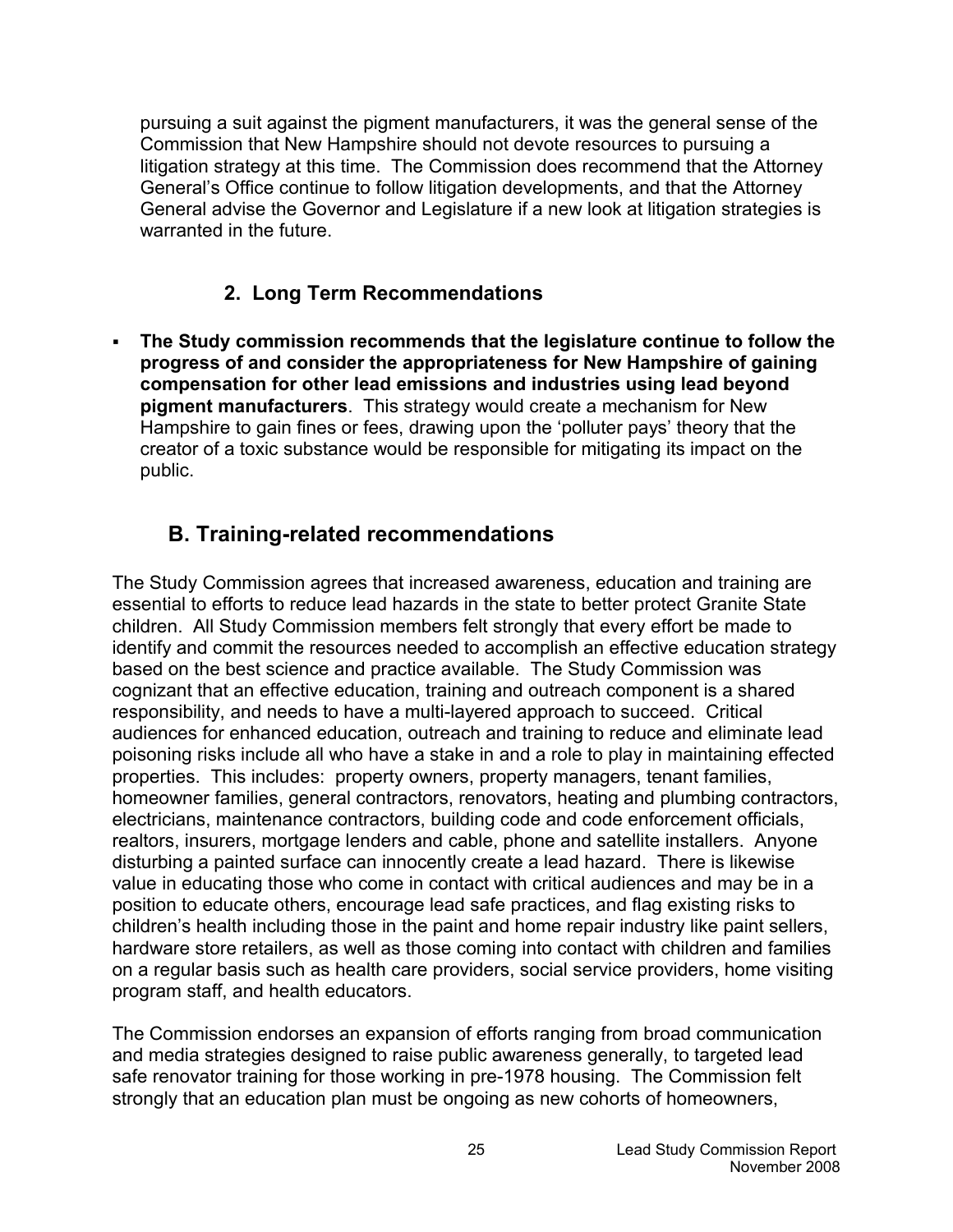tenants, and renovators are continuously emerging.

In addition, it is critical that all education and training related recommendations be reviewed through the lens of the new EPA rule which will provide regulations from the federal government about lead-safe remodeling, repair and painting. EPA and New Hampshire Department of Health and Human Services will work together to determine how the rule will be implemented in New Hampshire. This process should include an overlay with the goals of the recommendations contained within this report.

### **1. Short Term Recommendations**

- **The Study Commission recommends that outreach and education should be aimed toward three groups: families whose children may be at risk for lead poisoning, starting with identified high risk target communities; those in the housing sector; and health care providers**. Outreach and education directed toward families should include: information about the practical steps to living safely with lead; information and demonstration of procedures for properly cleaning homes to minimize production and accumulation of lead dust; information about how to obtain an in-home assessment of lead hazards; information on the importance of and process for notifying property owners of any non-intact paint surfaces or other identified hazards; information about good nutrition; and information as to the importance of lead screening, how to have children tested for lead, and what to do in follow up.
- **The Study Commission recommends that New Hampshire consider making an approved lead safe renovator course mandatory for all owners of rental housing built before 1978**. Outreach, education and training of rental property owners and managers of pre-1978 housing is essential to avoiding poisonings that trigger both injuries to children as well as property owner liability and lead hazard reduction orders, and to providing strategies and practical guidance for property owners to maintain properties through reasonable cost measures. As is currently true, the standard for lead safe renovator courses should be EPA and HUDapproved.
- **The Study Commission recommends that homeowners seeking a building permit for work to be done on a pre-1978 structure should be given materials regarding easily available training opportunities, information and materials.** Homeowners and property owners undertaking renovations on pre-1978 structures are a key target audience in need of information about the dangers of lead and the low-cost options available to follow lead-safe work practices to contain the work area, minimize dust and clean up thoroughly. Some members of the Study Commission felt that it is critical to require as a condition of permit approval to take the existing lead safe renovator course.Some members felt that such a requirement was not practical or feasible. All members agreed that developing mechanisms for information to be provided including DVDs, videos, easy-to-use guide material, and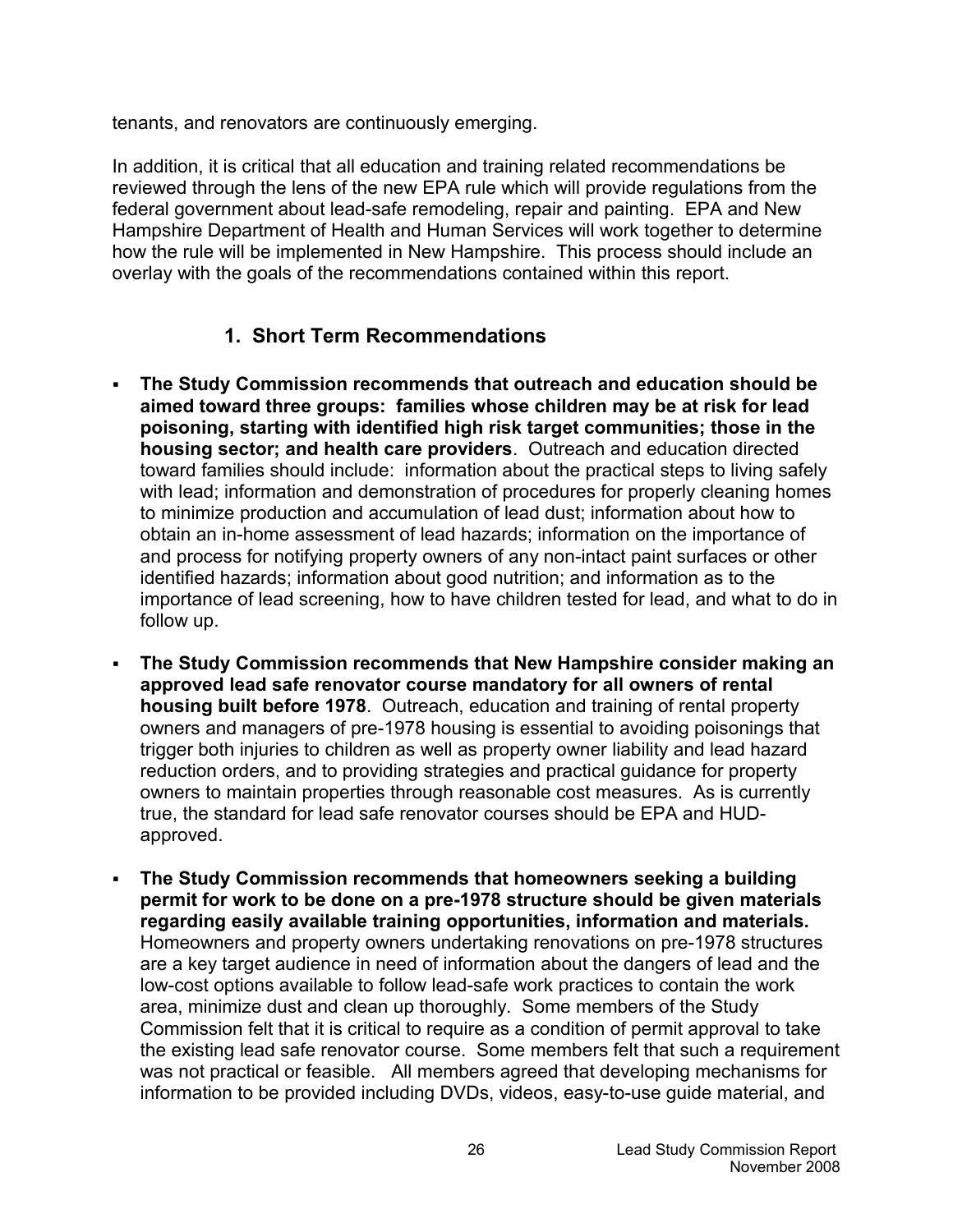current approved contractor lists would be a crucial step in educating renovators across the state on utilizing lead-safe practices.

## **2. Long Term Recommendations:**

- **The Study Commission recommends the exploration of opportunities through school science or health curriculum to ensure that all New Hampshire school age children are routinely taught about potential lead paint hazards and how to protect their own and their family's health.**
- **The Study Commission recommends that at every available moment of opportunity, outreach and education regarding lead hazards be interwoven and incorporated into existing structures and programs that already serve Granite State families, such as Weatherization, home visiting and other parent assistance programs.**
- **The Study Commission supports the production and airing of 30 or 60-second PSAs on television designed to reach a broad public audience with information about lead and reducing lead hazards.**

# **C. Safe housing-related recommendations**

Through the information provided, the Study Commission came to recognize the importance of supporting maintenance and focusing on efforts to improve the lead safe status of New Hampshire's housing stock.

The Study Commission recognized that one of the most cost-effective and efficient ways to address lead hazards in affected property is to reduce lead exposure through the replacement of old windows frames. Windows are high friction surfaces that lend themselves to the production of lead dust. Funding to increase rates of window replacements in older homes will not only decrease lead poisoning hazards, but also improve home energy efficiency. Window replacements may take place both as reaction to incidents of lead poisonings, but also as a primary prevention strategy.

## **1. Short Term Recommendations**

 **The Study Commission recommends that the Lead Paint Poisoning Prevention Fund established in RSA 130-A:15, and other available resources, be directed to encouraging window replacement and related remediation through a window replacement program available to property owners.**

As part of the development of this program, explore opportunities for the state to become a high volume purchaser of windows at discount, or by bid for the most competitive price available. In order to be eligible for the window replacement program, property owners would be required to take a lead safe renovators course,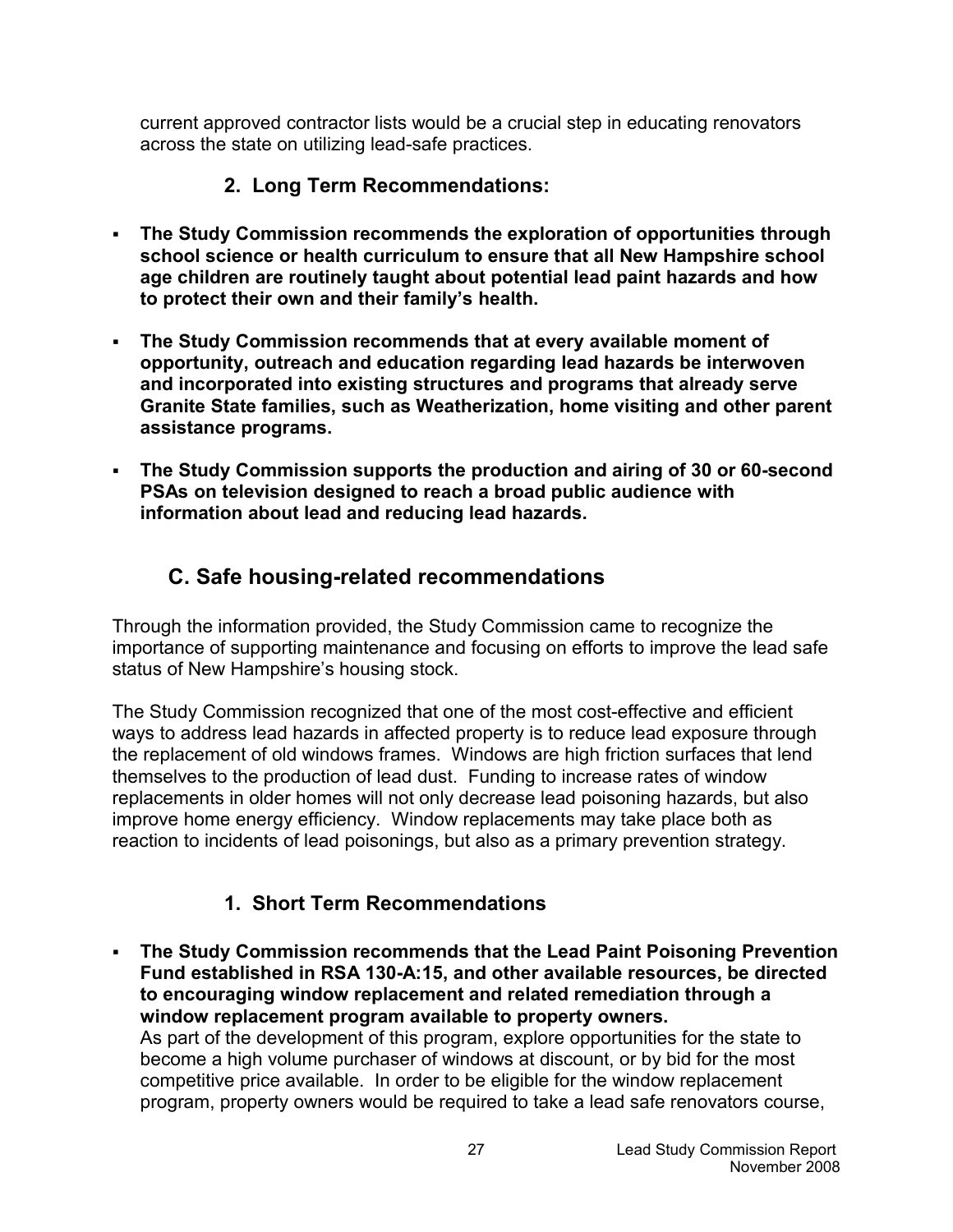and to stabilize lead hazards in the units on which window work is to be done. Where possible, work in partnership with the Community Action Agencies and others to coordinate the window replacement program with homeownership initiatives, weatherization, and other home rehabilitation and healthy homes programs. Prioritizing timeliness and efficiency so that the program works for property owners, including features such as pre-approvals for eligible properties so that window replacements may be completed swiftly when tenant vacancies occur, to avoid where possible undue gaps in rental income.

 **The Study Commission encourages the New Hampshire Division of Historical Resources and the Division of Public Health Services to work in partnership to develop protocols and cooperative agreements which balance issues of health and safety with historical preservation, and provide for timely resolution of decisions allowing lead remediation on properties of historical significance.** 

### **D. Identification and Intervention Protocols-related recommendations**

The Study Commission recognized that while primary prevention is the best course to protect children from lead, an overall strategy to address this public health problem must also include steps to improve the effectiveness and timeliness of identifying children and families who have been exposed to lead. This requires: improved screening rates; increased communication and efforts to share information with property owners when poisonings have occurred; and stepping up interventions once a problem has been identified so that further poisoning is prevented.

### **1. Short Term Recommendations**

 **The Study Commission urges steps to increase blood testing rates across the state, with particular emphasis on high risk communities**.

The Study Commission recommends that the Department of Health and Human Services Division of Public Health Services, and partner organizations work with the New Hampshire Pediatric Society, family practice physicians, community health centers, and others to increase compliance with current guidelines around assessment, screening, and blood lead testing. Examining best practices and most improved models for compliance can help health care providers learn from their peers about how best to implement effective protocols, and ensure that blood testing rates reach acceptable levels. This should include any opportunity to tie state, federal or grant-managed dollars to achieving acceptable testing rates including Early and Periodic Screening, Diagnosis, and Treatment (EPSDT). For example, state-funded community health centers are currently required to report testing rates and the data show that children receiving their care at community health centers have higher testing rates than do children in the general population.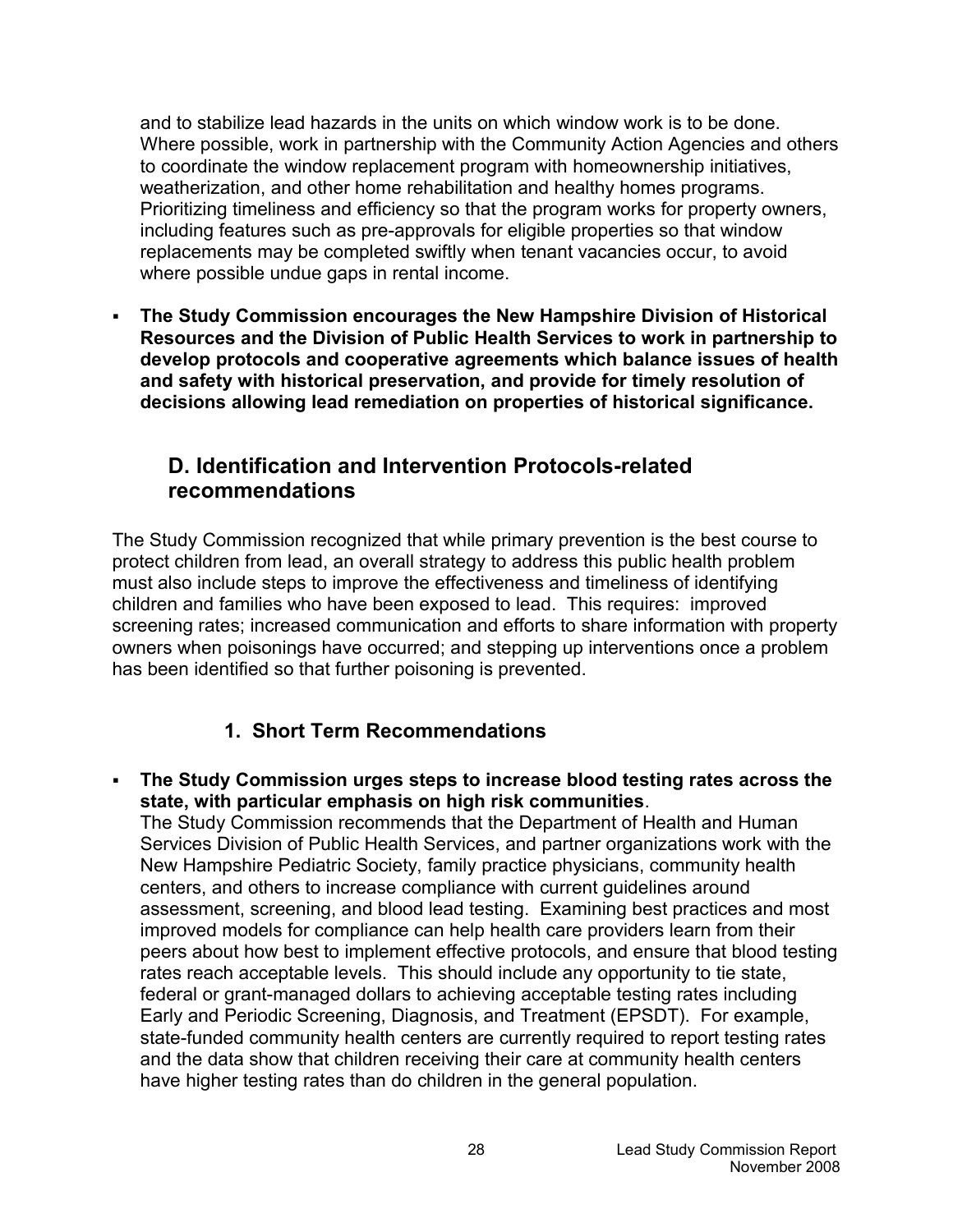**The Study Commission recommends that property owners be notified about children with EBBL at a lower level than existing statute requires.** This would allow property owners and the state agency to partner in taking steps proactively to ensure that lead hazards are being safely mitigated before blood lead levels become further elevated. The Commission learned that current laboratory testing and data collection tools are not capable of reporting and recording blood levels which are at or below 5 accurately or consistently. The Commission concluded that the notification level be lowered from 7.5 μg/dL to 6 μg/dL from a venous blood test. This recommendation requires a change to existing statute.

### **2. Long Term Recommendations**

 **The Study Commission recommends that the Department of Health and Human Services Division of Public Health Services continue to review whether universal blood lead testing would strengthen efforts to reduce lead poisoning in New Hampshire**.

Based on the information provided to the Study Commission, there was not agreement among Study Commission members as to whether universal blood lead testing would advance shared goals of improved identification of poisonings. Some Study Commission members believed strongly that New Hampshire should adopt a universal screening approach, while others continued to express their view that limited resources should be directed toward achieving better compliance rates with existing guidelines that focus on high risk children and communities. The Study Commission encourages the Division of Public Health Services to monitor the experiences of other states, such as Connecticut, that have moved toward a universal program to ascertain how this approach fares in increasing blood lead testing rates. As well, the Commission agrees that it remains important to continue to track and consider the recommendations of the Centers for Disease Control (CDC).

 **The Study Commission recommends that New Hampshire learn more about the effectiveness and feasibility of establishing an immediate, time-limited intervention initiative that complements existing New Hampshire statute and regulations.** The Commission appreciated strategies that assisted families in taking immediate action to reduce the risks of exposure as a first step in implementation of a remediation plan. The Commission reviewed the experience of the City of Philadelphia with its intervention initiative known as the SuperClean program. The Commission appreciated elements of the program such as a trained team going into a home to work with the family and the property owner to take immediate steps to reduce the impact of the lead hazards through cleaning to protect children from additional exposure. The Commission expressed concern about whether a model that had only been implemented at the city level could be adapted as a statewide initiative, and were interested in seeing more evaluation data as well as information about cost to understand whether such a model could work in New Hampshire or could be a potential pilot program. This strategy, which is aimed at providing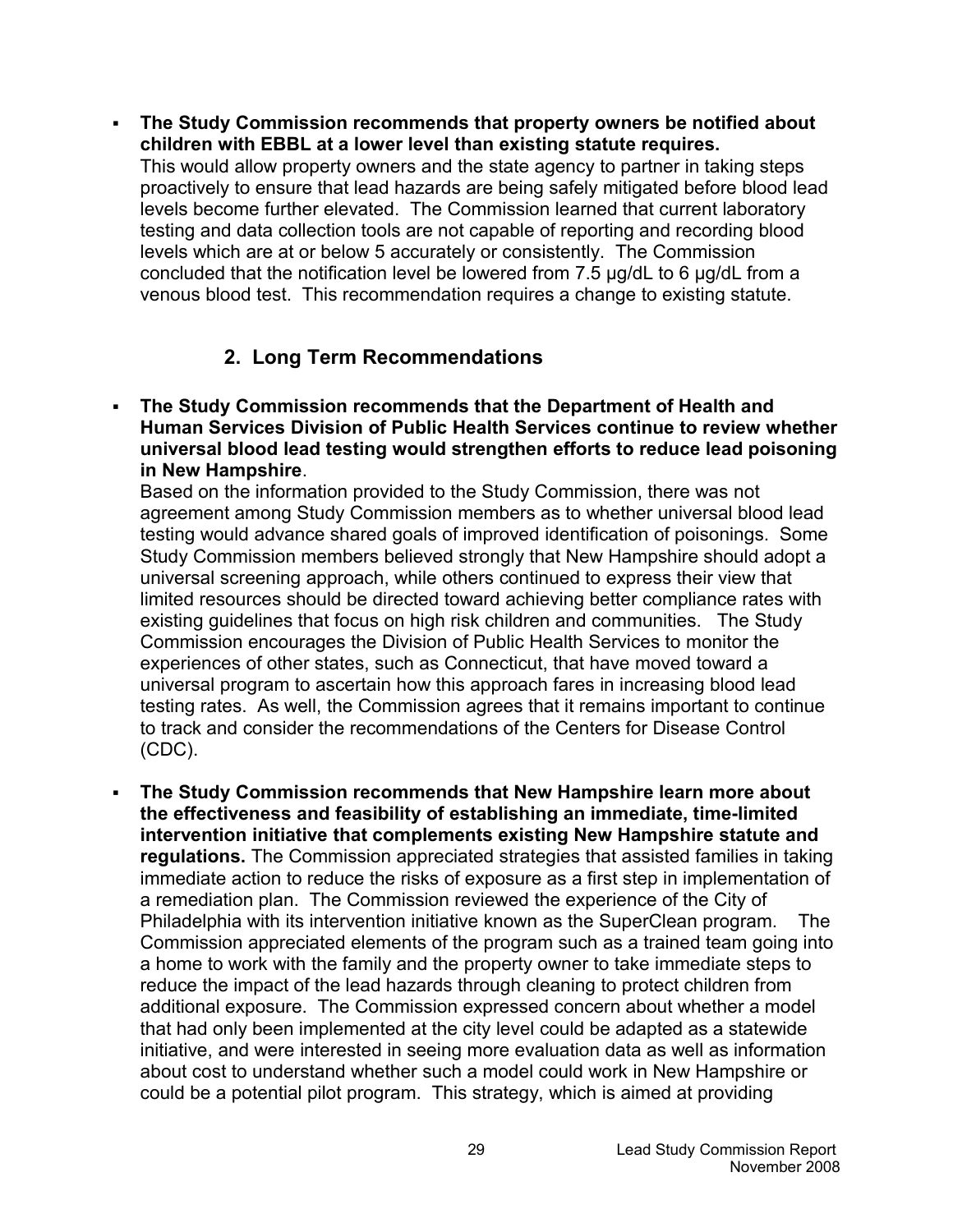immediate action, would not preclude action by the state to address any underlying lead hazards.

# **E. Additional recommendations**

## **1. Short Term Recommendations**

 **The Study Commission recommends that the existing CLPPP advisory committee be expanded and charged with further examination of the recommendations, issues and policy options outlined in this report**. The Study Commission thought it wise to coordinate its goals with an existing body, and therefore determined that building upon the current CLPPP Advisory Committee was an effective and efficient use of resources. Therefore, the Study Commission recommends that the legislature expand the Advisory Committee to include appointments drawn from categories of stakeholders not currently represented on the Advisory Committee. The Study Commission recognized that key to its success over the last year has been the varied perspectives and voices at the table, and as such the Commission feels strongly that the Advisory Committee be expanded to include a broad representation of stakeholders including landlords and representatives from the NHPOA.<sup>[65](#page-29-0)</sup> It should be charged with reporting back to the legislature on the progress of addressing issues identified within this report.

## **2. Long Term Recommendations**

 **The Study Commission recommends the Legislature continue to monitor federal level action, as well as best practices in other states, on regulation of consumer and other products that cause lead poisoning, and assess the need for further study and possible additional action for New Hampshire.**

<span id="page-29-0"></span><sup>&</sup>lt;sup>65</sup> To review the broad nature of stakeholders represented on the Study Commission, please see Appendix 4.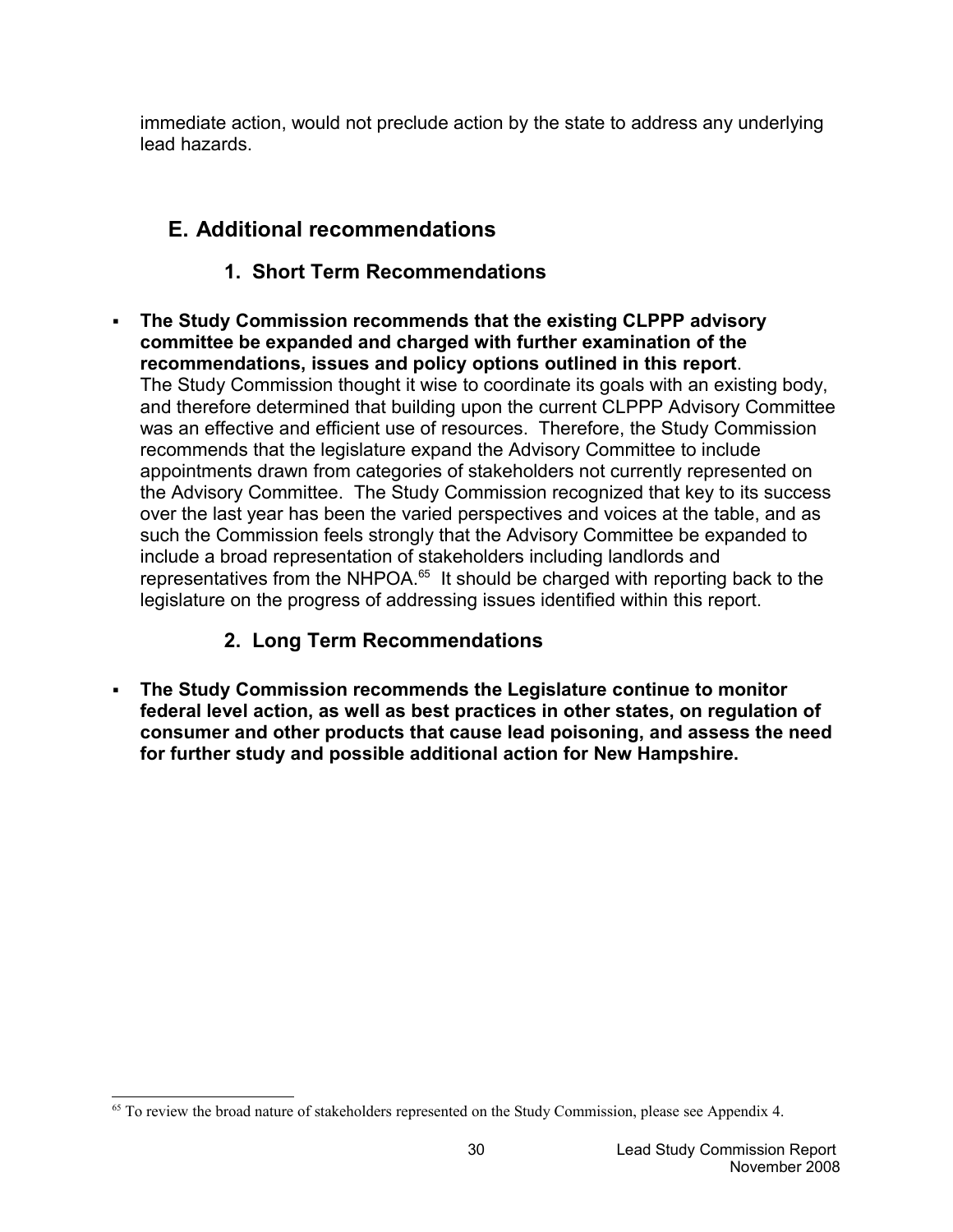# **VI. ISSUES FOR FURTHER CONSIDERATION**

The Study Commission worked diligently over the year that it met. Members tackled a broad range of issues as charged by the legislature. There were myriad issues that the Study Commission could not address. Some issues were outside the scope of the Commission's mandate. In other cases, there was a lack of sufficient time to explore an issue as fully as would be required to come to consensus and pose a recommendation. These issues and the subsequent varying perspectives captured from Study Commission members include the following:

 **The Study Commission considered whether the process of requiring certification of lead hazard reduction in pre-1950 rental properties would be a feasible process in New Hampshire.** 

To gather more information and broad perspectives on this issue, two Study Commission members developed a memo outlining some of the background information, questions and challenges associated with creating a mechanism to require property owners to certify properties to ensure that they are lead safe upon change in occupancy.[66](#page-30-0) The Commission engaged in conversation about this issue, examining evidence and hearing perspective on all sides.

The Study Commission learned of this certificate strategy through a presentation made to Study Commission members at the March, 2008, meeting. The process in Maryland requires property owners to complete registration documents, which list their units, states that tenants have received notice of their rights, and indicates what type of lead safe treatments have been performed and when, thus enabling tracking of units. They must also have an inspector certify at tenant turnover that risk reduction standards similar to normal maintenance done between tenancies have been met. $67$  In Maryland, the certificate process provides an incentive for property owners by linking compliance to liability protection for property owners. Some Study Commission members liked this policy approach because of the impact of enforcement experienced in Maryland – a 91.3 percent decrease in elevated blood lead levels since 1993, as well as collection of over \$2 million in enforcement penalties since 2001, with these funds supporting enforcement efforts in the state.

Some Study Commission members were opposed to a mandatory certification process. There were a number of concerns raised. For example, who would be paying for the certification process? Would property owners have to pay the fee? Would this program become a slippery slope for more regulation, allowing requirements that become more onerous or costly year after year? With limited

<span id="page-30-0"></span><sup>&</sup>lt;sup>66</sup> The memo developed for the Study Commission details the various positions held by Commission Members on this topic, and can be found accompanying the October 24, 2008, Study Commission meeting minutes contained in Appendix 4.

<span id="page-30-1"></span> $67$  Steps include: Repairing any structural defects causing paint to chip, peel or flake; Removing chipping, peeling, flaking paint; Repainting, replacing, or encapsulating windowsills and window wells with safe, approved materials; Fixing the top sash of windows that are not lead-free to prevent friction; Ensuring that floors are smooth and cleanable; HEPA vacuuming and washing the unit to remove lead dust.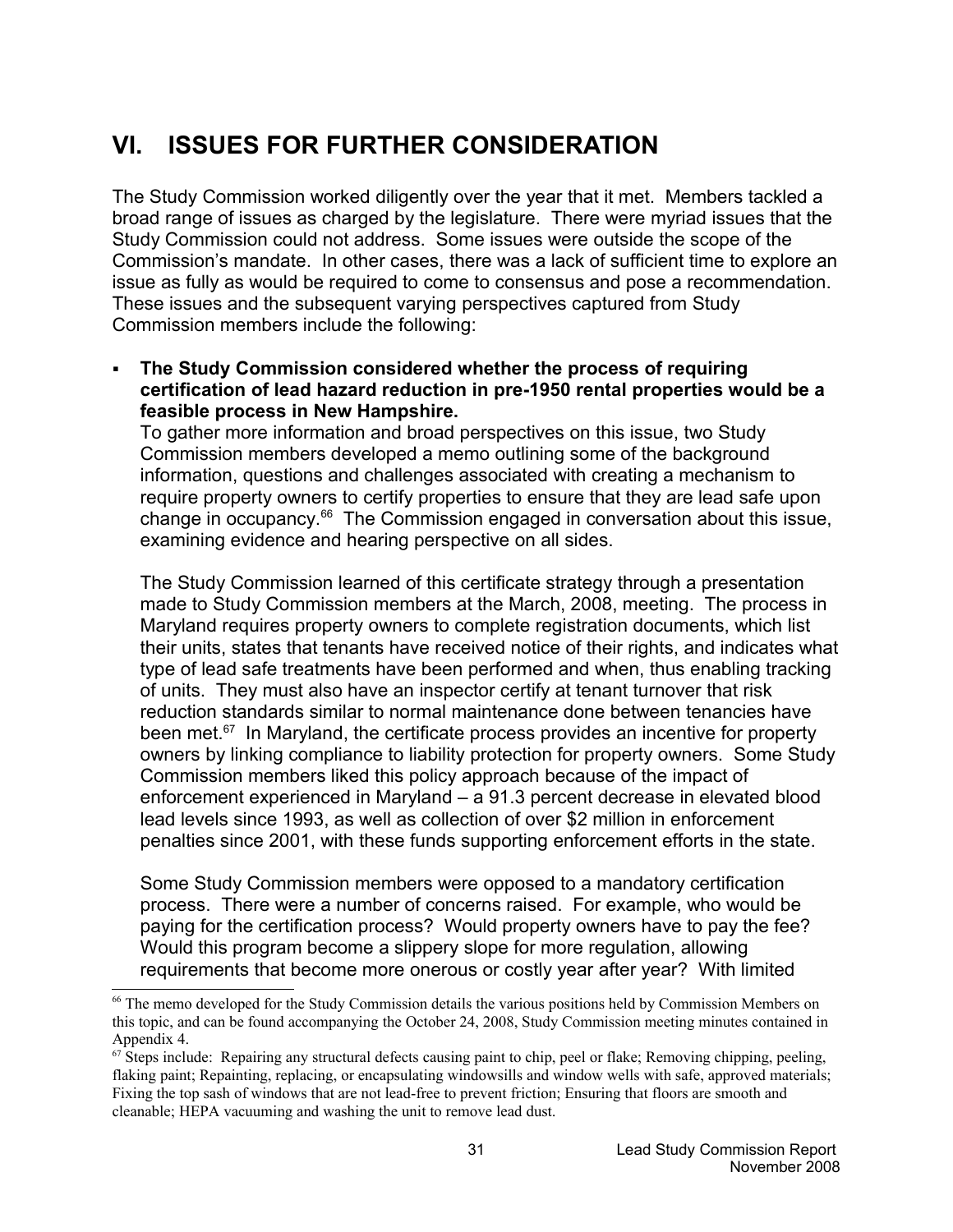funding available to address lead poisoning prevention, should a certificate process be created rather than placing more resources toward education or a window replacement program? Are there opportunities to create a greater atmosphere of cooperation and incentives instead of a stronger focus on enforcement? In the case of Maryland, did a certificate process result in a drop in EBLL rates that was similar to or greater than the drop experienced in New Hampshire? A preliminary examination of available data indicates that the trends between the two states were similar.<sup>[68](#page-31-0)</sup>

The suggestion was made that it may make sense to pilot a voluntary certification program, so that property owners who would like the limited liability could seek it out and a mechanism for a certificate program could be developed and tested in the Granite State. This would also provide additional incentives to voluntary participants to receive priority consideration with related lead remediation programs such as window replacement and historical preservation.

- **The Study Commission considered briefly whether requiring water testing as part of every investigation within a home should be recommended.**  Federal level regulation in the 80s and 90s lead to a reduction in exposures to lead in tap water. $69$  Lead continues to be found in some metal water taps and water pipes, and exposure comes from corrosion or from solder connecting pipes. Study Commission members agreed that they needed to learn more about the potential of water as a source of lead, and what requiring testing as a part of an investigation would entail. Currently, CLPPP will investigate water sources if they deem it a necessary part of their investigation, but it is not a required or mandated feature of an investigation. There was no objection by any member of the Commission to this occurring given the information that was available at the time, but that there may be outstanding issues that need to be considered, including fiscal impact of doing so.
	- **The Study Commission considered whether any policy initiatives are appropriate to protect landlords from tenant activities contributing to lead hazards.**

Study Commission members had a broad ranging discussion regarding responsibility for the creation of lead hazards and avenues for liability protection for tenant-caused damage. This is a complex issue and greater exploration is needed. Some Study Commission members argued that it is unfair to have an Order of Lead Hazard Reduction issued against a property owner in the scenario where the property was lead safe when rented, and the tenant undertakes action or renovation that creates a lead hazard. A few Commission members suggested that in such circumstances, some action less than an Order of Lead Hazard Reduction should be taken allowing the property owner to fix the particular area of the property that caused the problem.[70](#page-31-2)

<span id="page-31-0"></span><sup>&</sup>lt;sup>68</sup>For CDC data charts, see <http://www.cdc.gov/nceh/lead/surv/stats.htm>

<span id="page-31-1"></span> $^{69}$  For more about lead in water, see [http://www.cdc.gov/nceh/lead/faq/leadinwater.htm.](http://www.cdc.gov/nceh/lead/faq/leadinwater.htm)

<span id="page-31-2"></span> $70$  See email correspondence submitted to the Study Commission, dated October 17, 2008, accompanying the October 24, 2008, meeting minutes contained in Appendix 4.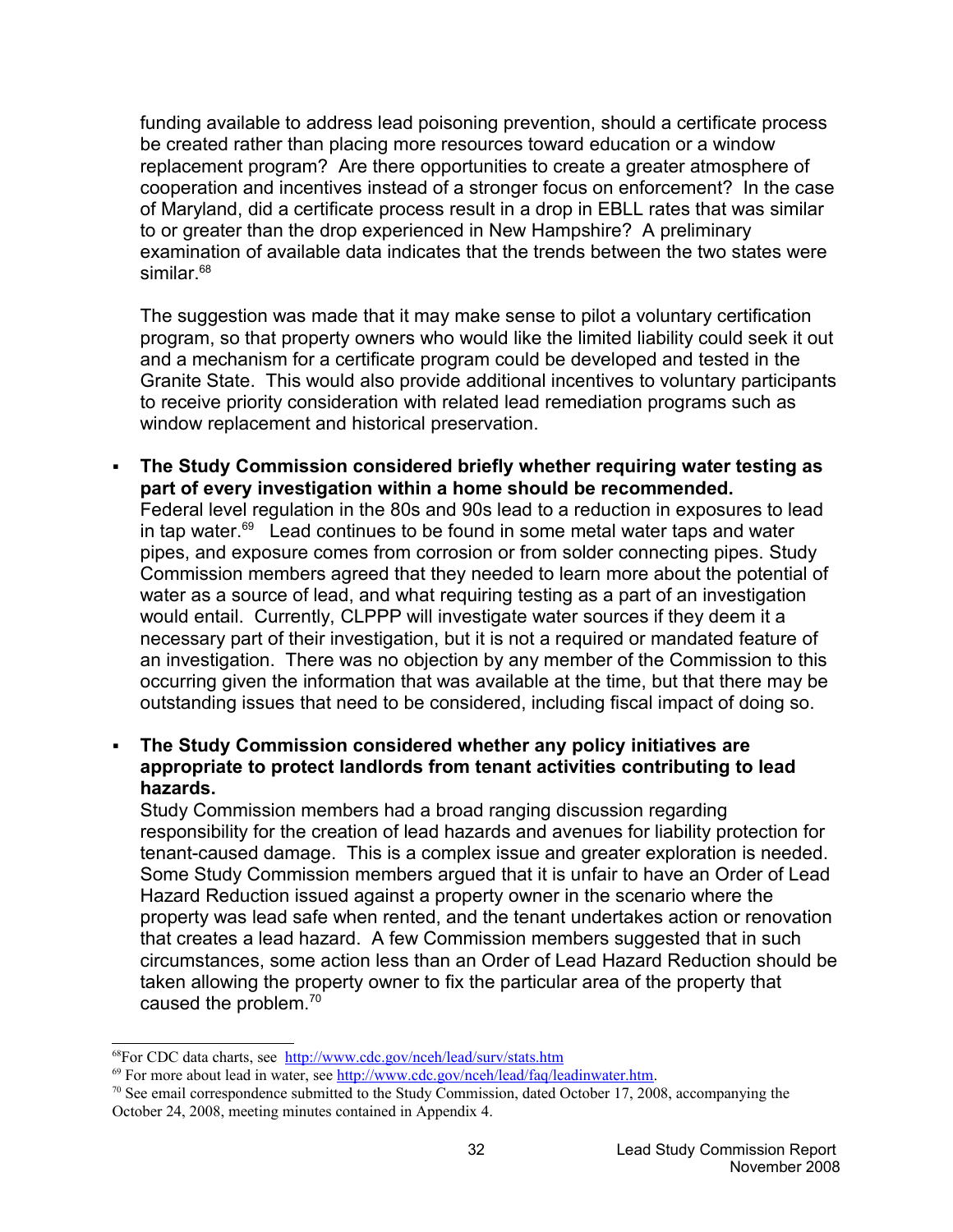A challenge surrounding this issue is that there currently exists no mechanism in New Hampshire practice or statute, which would allow property owners relief from the costs of an abatement order and liability. To succeed, this concept needs to have a mechanism by which as part of an established and well-documented process, a baseline measure could be taken as part of a set of criteria that then would provide proof that a property owner is entitled to relief from liability as a result of their compliance with having provided a lead-safe environment. The Study Commission encouraged additional study of this issue, including looking to the experience of other states for opportunities to address this issue. Some Study Commission members cited a new Connecticut law effective in 2009, which would allow landlords and families 3 months to quickly address the source of the lead contamination at reasonable costs before an Order of Lead Hazard Reduction is issued.<sup> $71$ </sup> As with all issues for further consideration, Study Commission members encouraged fully examining the implications of implementing this strategy for unintended consequences.

 **The Study Commission considered the issue of requiring compliance for owner occupied homes the same as rental property.**

Current New Hampshire statute extends the state's authority to issue an Order of Lead Hazard Reduction only to property owners of rental units. Property Owners who live in their own homes may avail themselves of the services of the CLPPP including education and a nurse visit but cannot be forced to partake of DHHS services or address any lead hazards.

Some Commission members expressed strong belief that as rental property is a business where a property owner is selling something and receiving income, there is a higher level of responsibility requiring regulation. Some Commission members noted that in a rental situation, a tenant does not have the legal right or ability to make changes to the property to make it lead safe, while in an owner occupied situation, the owner has the incentive of protecting his or her own child to rectify any hazards. Knowing that the data show that children in New Hampshire are exposed to lead in both owner occupied properties and rental properties, some Study Commission members felt strongly that if the interest is protecting all children from lead poisoning or further exposure, then the lead laws should apply equally to owner occupied and rental properties. Data prepared by the NH DHHS CLPPP's Environmental Epidemiologist for the Study Commission, show that 56 percent of reported elevated blood lead levels are attributable to rental properties and 41 percent of reported elevated blood levels attributable to owner occupied properties. Additionally, some Commission members felt that it was an issue of fairness that both groups of home owners be treated equally.

The Commission learned that current law in the other New England states is similar to current New Hampshire law. In examining this issue, Commission members were interested in learning more about the implications of this policy decision, and more

<span id="page-32-0"></span> $71$  See May 9, 2008, Study Commission meeting minutes and handout materials contained in Appendix 4.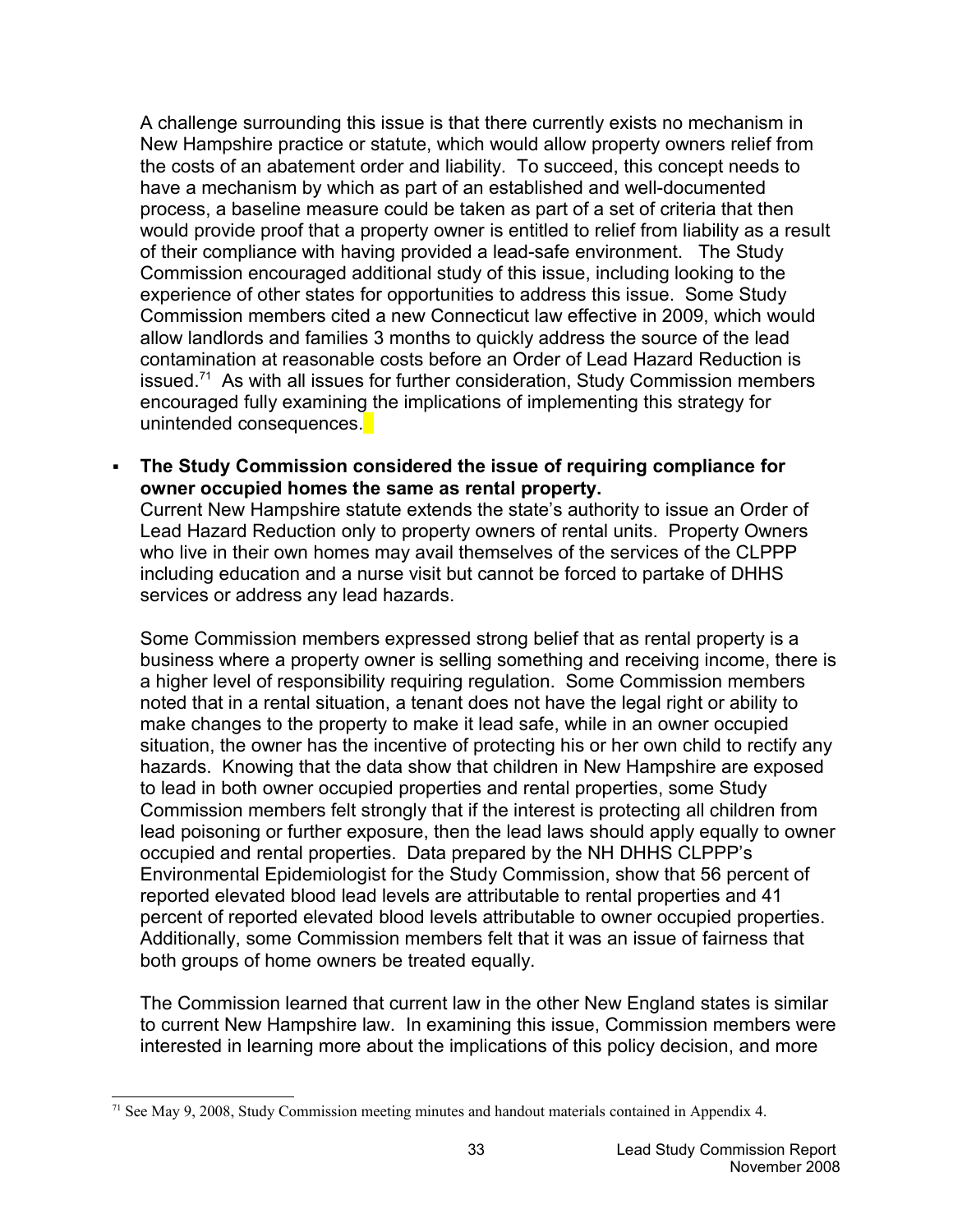about states that may provide equal treatment to owner occupied and rental properties.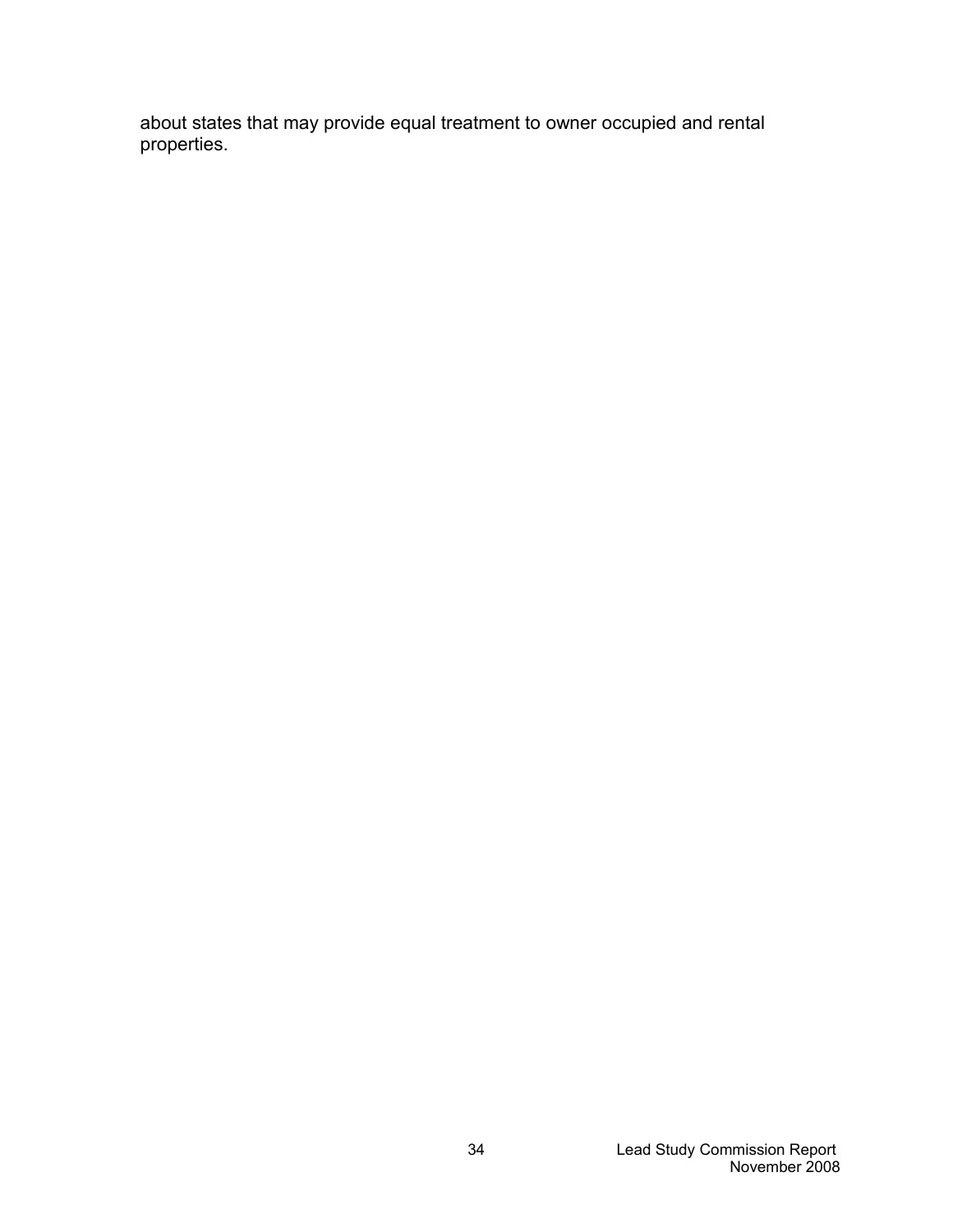# **VII. CONCLUSION**

The recommendations and ideas generated throughout this report reflect a year of hard effort and careful consideration by a group of individuals giving of their time and commitment to move the issue of lead poisoning prevention forward. It is the Study Commission's hope that these recommendations and items contained within the section for further consideration will provide guidance and impetus to the legislature and other policymakers to carry the momentum on this issue forward.